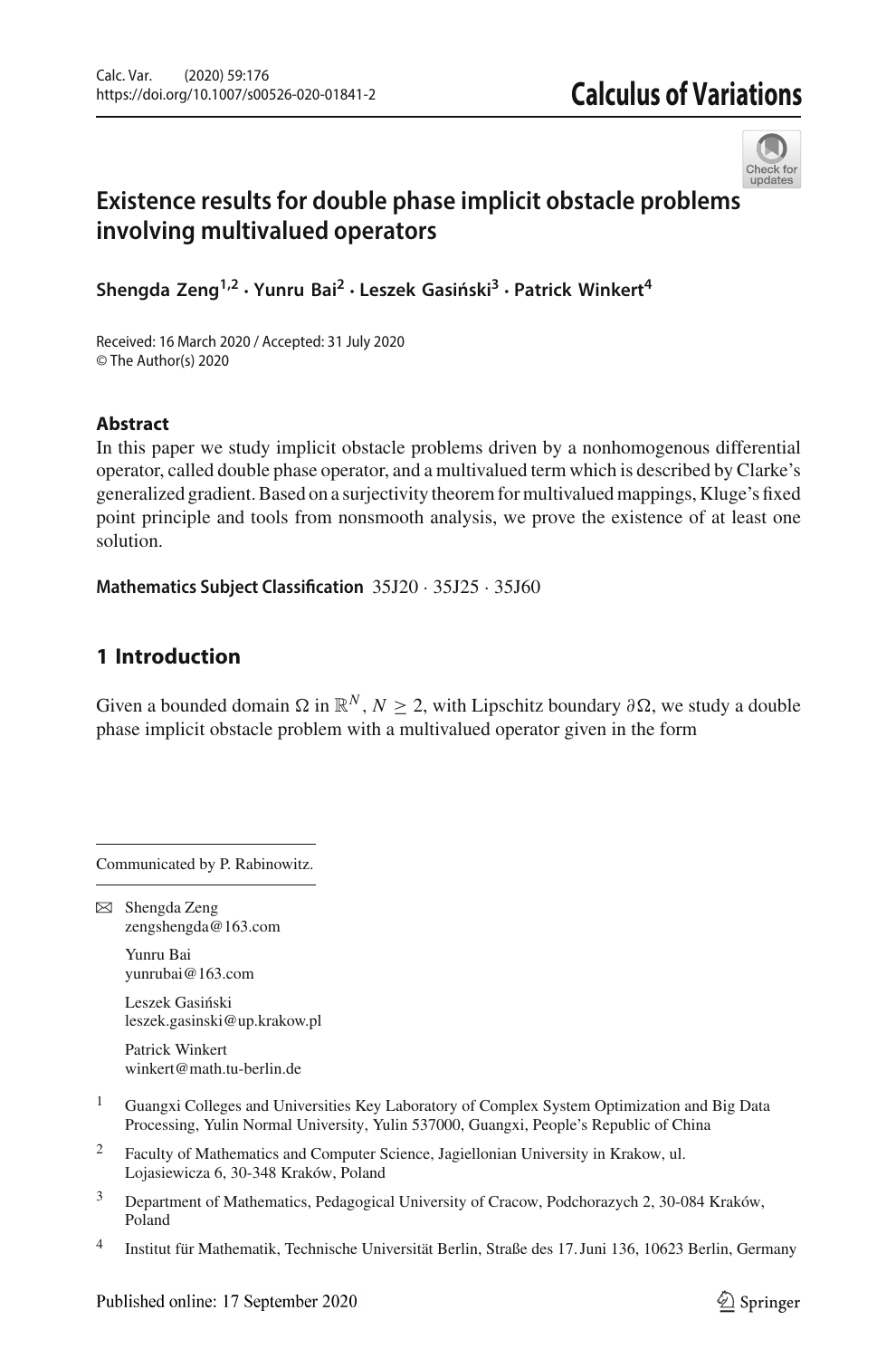<span id="page-1-0"></span>
$$
-\text{div}(|\nabla u|^{p-2}\nabla u + \mu(x)|\nabla u|^{q-2}\nabla u) + \partial j(x, u) \ni f(x) \quad \text{in } \Omega, \nu = 0 \quad \text{on } \partial \Omega, \qquad (1.1)
$$
\n
$$
T(u) \le U(u),
$$

where  $1 < p < q < N, \mu \colon \overline{\Omega} \to [0, \infty)$  and  $T, U \colon W_0^{1, \mathcal{H}}(\Omega) \to \mathbb{R}$  are given functions satisfying appropriate conditions (see Sect. [2\)](#page-2-0). Here  $W_0^{1, H}(\Omega)$  is a subspace of the Sobolev– Musielak–Orlicz space  $W^{1, H}(\Omega)$  and  $j: \Omega \times \mathbb{R} \to \mathbb{R}$  is supposed to be locally Lipschitz with respect to the second variable.

In this paper we prove the existence of at least one weak solution (see Definition  $(3.4)$ ) of problem [\(1.1\)](#page-1-0) by applying a surjectivity theorem for multivalued mappings, Kluge's fixed point principle and tools from nonsmooth analysis. In general, problem [\(1.1\)](#page-1-0) combines several interesting phenomena like a double phase operator along with a multivalued mapping in form of Clarke's generalized gradient and an implicit obstacle given by the functions  $T: W_0^{1, H}(\Omega) \to \mathbb{R}$  and  $U: W_0^{1, H}(\Omega) \to (0, +\infty)$ , see H(*T*) and H(*U*) in Sect. [3](#page-5-0) for the precise conditions. Indeed, a solution  $u \in W_0^{1, H}(\Omega)$  of [\(1.1\)](#page-1-0) has to belong to  $K(u)$  which is the image of the multivalued map  $K: W_0^{1, H}(\Omega) \to 2^{W_0^{1, H}(\Omega)}$  defined by

$$
K(u) := \left\{ v \in W_0^{1, \mathcal{H}}(\Omega) \ | \ T(v) - U(u) \leq 0 \right\}.
$$

To the best of our knowledge, this is the first work which combines a double phase phenomena along with Clarke's generalized gradient and an implicit obstacle. A main tool in our treatment will be a surjectivity result of Le [\[24\]](#page-17-0) for multivalued mappings generated by the sum of a maximal monotone multivalued operator and a bounded multivalued pseudomonotone mapping.

One difficulty in the study of  $(1.1)$  is the occurrence of the so-called double phase operator defined by

$$
-\mathrm{div}\left(|\nabla u|^{p-2}\nabla u + \mu(x)|\nabla u|^{q-2}\nabla u\right), \quad u \in W_0^{1, \mathcal{H}}(\Omega),
$$

where  $1 < p < q < N$ . Although this operator looks like the  $(p, q)$ -differential operator the difference is the weight function  $\mu: \Omega \to [0, \infty)$  which can have values in zero. That means we cannot search for weak solutions in the usual Sobolev space  $W_0^{1,p}(\Omega)$ , we need a certain type of a Sobolev–Musielak–Orlicz space equipped with the Luxemburg norm, see Sect. [2](#page-2-0) for its definition. The idea to treat problems driven by the double phase operators goes back to the 1980s and the work of Zhikov [\[36](#page-17-1)] who introduced such classes of operators to describe models of strongly anisotropic materials by treating the functional

<span id="page-1-1"></span>
$$
\omega \mapsto \int \left( |\nabla \omega|^p + \mu(x) |\nabla \omega|^q \right) dx, \tag{1.2}
$$

see also Zhikov [\[37](#page-17-2)[,38\]](#page-17-3) and the monograph of Zhikov–Kozlov–Oleinik [\[39](#page-17-4)]. Integral functionals of the form [\(1.2\)](#page-1-1) have been considered by several authors concerning regularity results and non-standard growth, see for example, Baroni–Colombo–Mingione [\[4](#page-16-0)[,5](#page-16-1)[,7\]](#page-16-2), Baroni–Kussi–Mingione [\[6\]](#page-16-3), Cupini–Marcellini–Mascolo [\[16](#page-16-4)], Colombo–Mingione [\[14](#page-16-5)[,15\]](#page-16-6), Marcellini [\[27](#page-17-5)[,28](#page-17-6)] and the references therein.

In the case of single-valued equations in the whole space we refer to the works of Colasuonno–Squassina [\[13\]](#page-16-7), Gasiński–Papageorgiou [\[17,](#page-16-8) Proposition 3.4], Gasiński– Winkert [\[20](#page-16-9)[,21](#page-17-7)], Liu–Dai [\[26](#page-17-8)], Perera-Squassina [\[33](#page-17-9)] concerning existence and multiplicity results.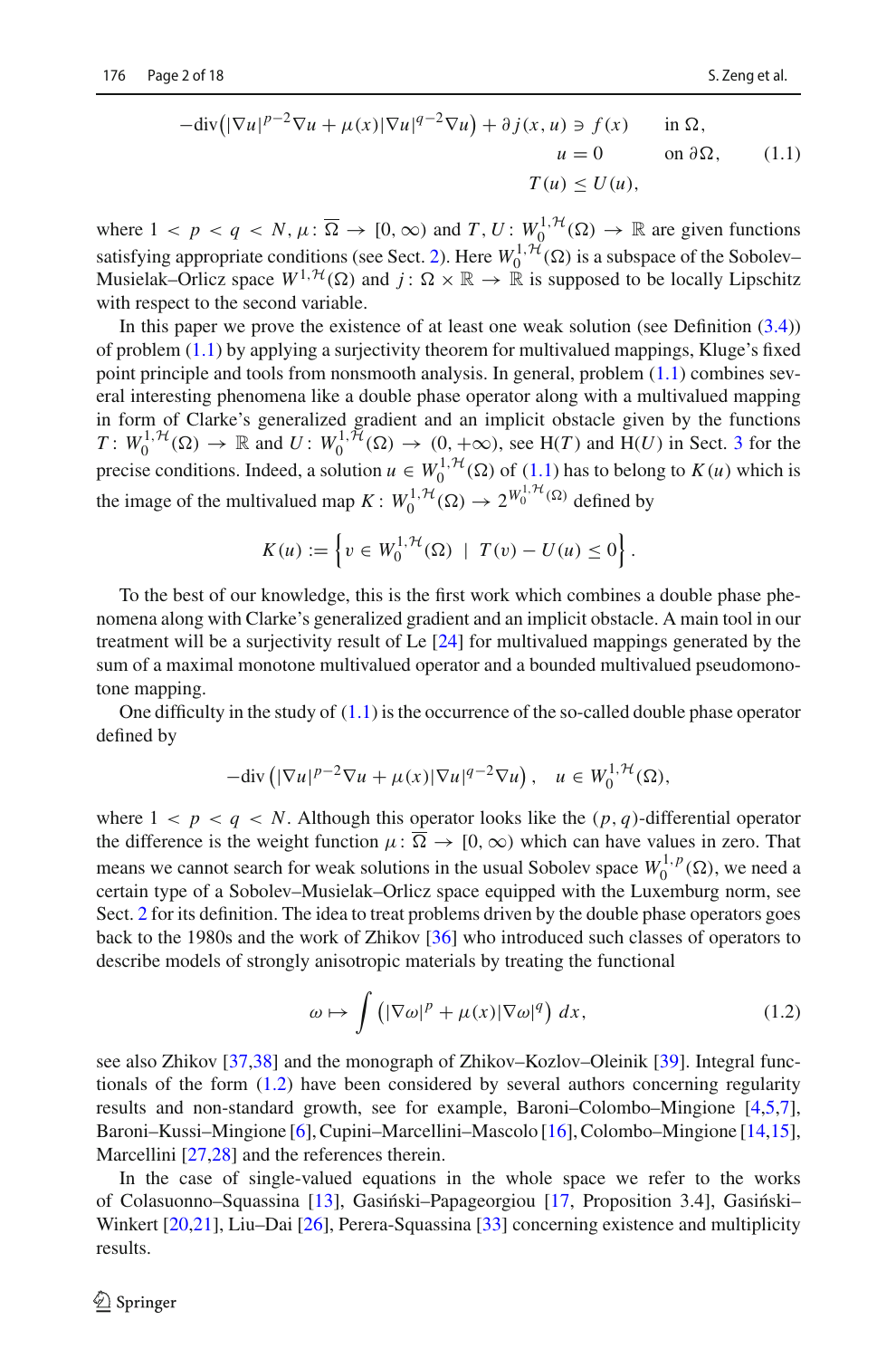Works which are closely related to our paper dealing with certain types of double phase problems or multivalued problems can be found in Bahrouni–Rădulescu–Repovš [\[1](#page-16-10)], Bahrouni–Rădulescu–Winkert [\[2](#page-16-11)[,3\]](#page-16-12), Carl–Le-Motreanu [\[9](#page-16-13)], Cencelj–Rădulescu–Repovš [\[10\]](#page-16-14), Clarke [\[12](#page-16-15)], Gasiński–Papageorgiou [\[18](#page-16-16)[,19\]](#page-16-17), Papageorgiou–Rădulescu–Repovš [\[30,](#page-17-10) [31\]](#page-17-11), Rădulescu [\[34\]](#page-17-12), Zhang–Rădulescu [\[35](#page-17-13)] and the references therein.

The paper is organized as follows. In Sect. [2](#page-2-0) we recall the definition of the used function spaces, some embedding results and we state the surjectivity results of Le [\[24\]](#page-17-0) for multivalued mappings as well as Kluge's fixed point theorem. In Sect. [3](#page-5-0) we present the full assumptions on the data of problem  $(1.1)$ , give the definition of the weak solution and consider an auxiliary problem defined in  $(3.7)$ . Next, we prove some properties of the solution set of  $(3.7)$  stated as Theorem [3.6](#page-8-1) whose proof is mainly based on tools from nonsmooth analysis in terms of multivalued mappings. Taking these results into account we are able to prove our main result which says that the solution set of  $(1.1)$  is nonempty, bounded and weakly closed in  $W_0^{1, H}(\Omega)$ , see Theorem [3.5.](#page-7-1)

#### <span id="page-2-0"></span>**2 Preliminaries**

In the whole paper we suppose that  $\Omega$  is a bounded domain in  $\mathbb{R}^N$ . Given  $1 \le r \le \infty$ ,  $L^r(\Omega)$ and  $L^r(\Omega; \mathbb{R}^N)$  stand for the usual Lebesgue spaces equipped with the norm  $\| \cdot \|_p$  while  $W^{1,r}(\Omega)$  and  $W_0^{1,r}(\Omega)$  denote the Sobolev spaces endowed with the norms  $\|\cdot\|_{1,r}$  and  $\|\cdot\|_{1,r,0}$ , respectively. By *r'*, we denote the conjugate of  $r \in (1, \infty)$ , that is,  $\frac{1}{r} + \frac{1}{r'} = 1$ .

For the weight function in  $(1.1)$  we suppose the following condition:

 $H(\mu): \mu: \Omega \to [0, \infty)$  is Lipschitz continuous and  $1 < p < q < N$  are chosen such that

$$
\frac{q}{p} < 1 + \frac{1}{N}.
$$

Set  $\mathbb{R}_+ := [0, \infty)$  and consider the modular function  $\mathcal{H} \colon \Omega \times \mathbb{R}_+ \to \mathbb{R}_+$  given by

$$
\mathcal{H}(x,t) = t^p + \mu(x)t^q \quad \text{for all } (x,t) \in \Omega \times \mathbb{R}_+.
$$

The Musielak–Orlicz space  $L^H(\Omega)$  is defined by

$$
L^{\mathcal{H}}(\Omega) = \left\{ u \mid u : \Omega \to \mathbb{R} \text{ is measurable and } \rho_{\mathcal{H}}(u) := \int_{\Omega} \mathcal{H}(x, |u|) dx < +\infty \right\}
$$

equipped with the Luxemburg norm

$$
||u||_{\mathcal{H}} = \inf \left\{ \tau > 0 \mid \rho_{\mathcal{H}} \left( \frac{u}{\tau} \right) \le 1 \right\}.
$$

The space  $L^{H}(\Omega)$  is uniformly convex and so a reflexive Banach space. Furthermore, we introduce the seminormed function space  $L^q_\mu(\Omega)$ 

$$
L^q_\mu(\Omega) = \left\{ u \mid u : \Omega \to \mathbb{R} \text{ is measurable and } \int_{\Omega} \mu(x) |u|^q \, dx < +\infty \right\}
$$

endowed with the seminorm

$$
||u||_{q,\mu} = \left(\int_{\Omega} \mu(x)|u|^q dx\right)^{\frac{1}{q}}.
$$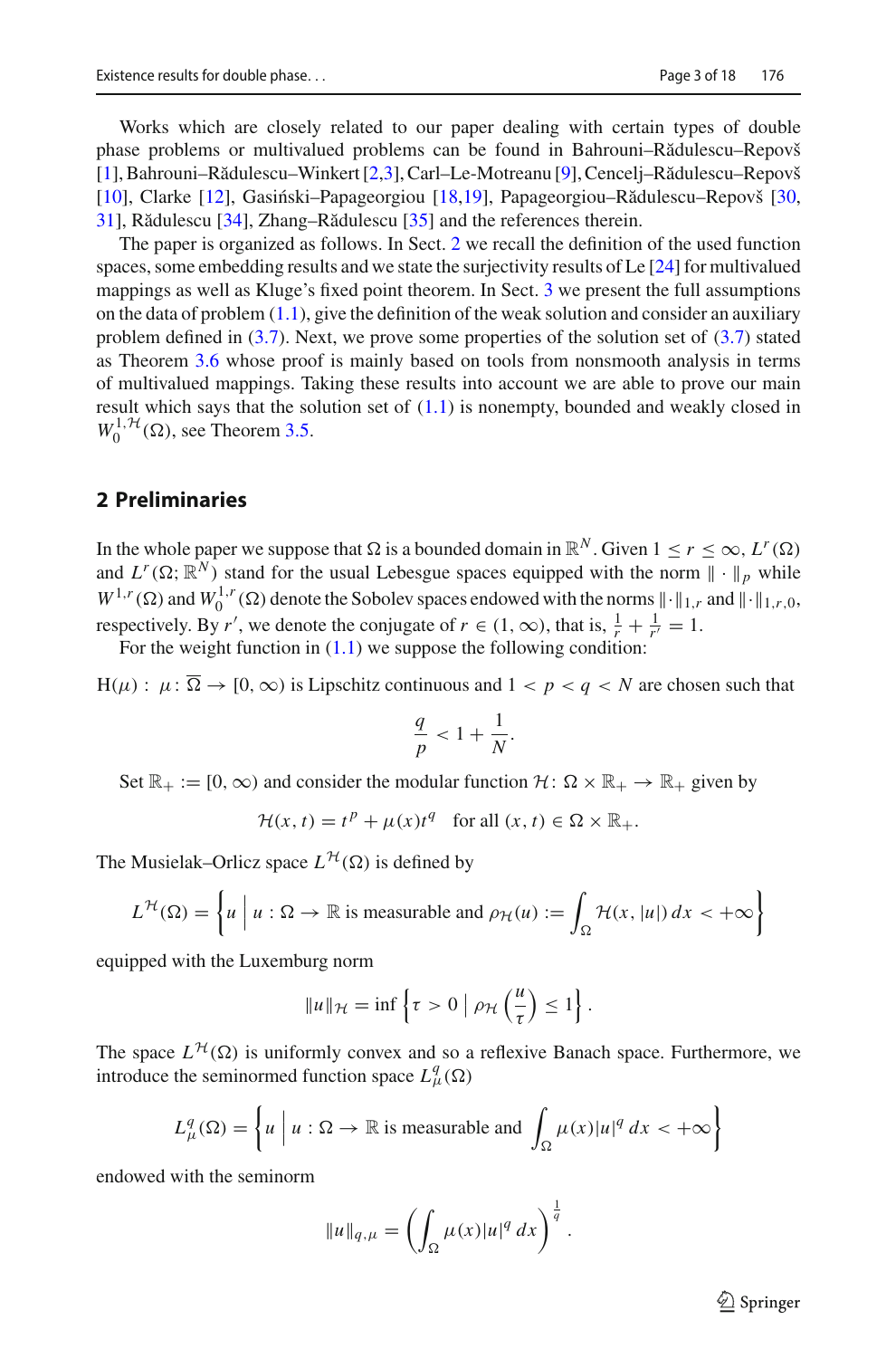From Colasuonno–Squassina [\[13,](#page-16-7) Proposition 2.15 (i), (iv) and (v)] we know that the embeddings

<span id="page-3-0"></span>
$$
L^{q}(\Omega) \hookrightarrow L^{\mathcal{H}}(\Omega) \hookrightarrow L^{p}(\Omega) \cap L^{q}_{\mu}(\Omega)
$$

are continuous and so, by a simple calculation, we have

$$
\min\left\{\|u\|_{\mathcal{H}}^p, \|u\|_{\mathcal{H}}^q\right\} \le \|u\|_p^p + \|u\|_{q,\mu}^q \le \max\left\{\|u\|_{\mathcal{H}}^p, \|u\|_{\mathcal{H}}^q\right\} \tag{2.1}
$$

for all  $u \in L^{\mathcal{H}}(\Omega)$ .

The corresponding Sobolev–Musielak–Orlicz space  $W^{1, \mathcal{H}}(\Omega)$  is defined by

$$
W^{1,\mathcal{H}}(\Omega) = \left\{ u \in L^{\mathcal{H}}(\Omega) : |\nabla u| \in L^{\mathcal{H}}(\Omega) \right\}
$$

and is equipped with the norm

$$
||u||_{1,\mathcal{H}} = ||\nabla u||_{\mathcal{H}} + ||u||_{\mathcal{H}},
$$

where  $\|\nabla u\|_{\mathcal{H}} = \|\nabla u\|_{\mathcal{H}}$ .

The Sobolev–Musielak–Orlicz space with zero traces, denoted by  $W_0^{1, \mathcal{H}}(\Omega)$ , is the completion of  $C_0^{\infty}(\Omega)$  in  $W^{1, \mathcal{H}}(\Omega)$ , that is,

$$
W_0^{1,\mathcal{H}}(\Omega) = \overline{C_0^{\infty}(\Omega)}^{W^{1,\mathcal{H}}(\Omega)}.
$$

From the assumption on  $\mu : \overline{\Omega} \to \mathbb{R}_+$  in  $H(\mu)$  combined with Colasuonno–Squassina [\[13,](#page-16-7) Proposition 2.18], it is known that

$$
||u||_{1,\mathcal{H},0} = ||\nabla u||_{\mathcal{H}} \text{ for all } u \in W_0^{1,\mathcal{H}}(\Omega),
$$

defines an equivalent norm on  $W_0^{1, H}(\Omega)$ . Based on this we obtain directly from [\(2.1\)](#page-3-0) that

$$
\min\left\{\|u\|_{1,\mathcal{H},0}^p,\|u\|_{1,\mathcal{H},0}^q\right\} \le \|\nabla u\|_p^p + \|\nabla u\|_{q,\mu}^q \le \max\left\{\|u\|_{1,\mathcal{H},0}^p,\|u\|_{1,\mathcal{H},0}^q\right\} \tag{2.2}
$$

is true for all  $u \in W_0^{1, H}(\Omega)$ . Moreover, both spaces  $W^{1, H}(\Omega)$  and  $W_0^{1, H}(\Omega)$  are uniformly convex and so reflexive Banach spaces as well.

From Colasuonno–Squassina [\[13](#page-16-7), Proposition 2.15] we know that the embedding

<span id="page-3-3"></span>
$$
W_0^{1, \mathcal{H}}(\Omega) \hookrightarrow L^r(\Omega) \tag{2.3}
$$

is compact for each  $1 < r < p^*$ , where  $p^*$  stands for the critical exponent to p given by

<span id="page-3-2"></span>
$$
p^* := \frac{Np}{N-p}.
$$

Let us recall some properties of the eigenvalue problem for the *r*-Laplacian ( $1 < r < \infty$ ) with homogeneous Dirichlet boundary condition given by

<span id="page-3-1"></span>
$$
-\Delta_r u = \lambda |u|^{r-2}u \quad \text{in } \Omega,
$$
  
 
$$
u = 0 \quad \text{on } \partial\Omega.
$$
 (2.4)

It is known that the set  $\sigma_r$  has a smallest element  $\lambda_{1,r}$  which is positive, isolated, simple and it can be variationally characterized through

$$
\lambda_{1,r} = \inf \left\{ \frac{\|\nabla u\|_r^r}{\|u\|_r^r} : u \in W_0^{1,r}(\Omega), u \neq 0 \right\},\
$$

see Lê [\[25\]](#page-17-14).

 $\mathcal{L}$  Springer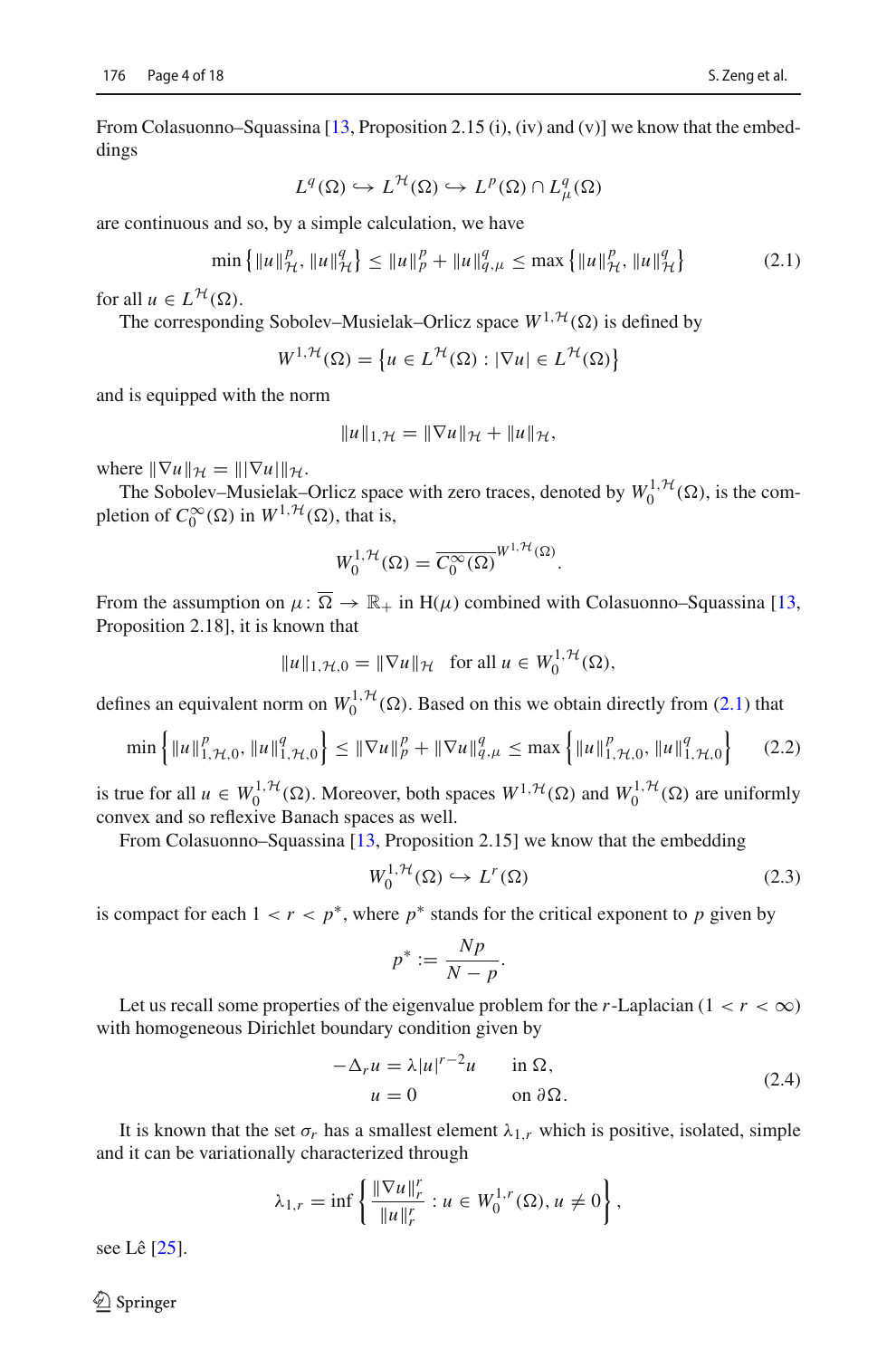Let  $A: W_0^{1, H}(\Omega) \to W_0^{1, H}(\Omega)^*$  be the operator defined by

<span id="page-4-2"></span><span id="page-4-0"></span>
$$
\langle A(u), v \rangle_{\mathcal{H}} := \int_{\Omega} \left( |\nabla u|^{p-2} \nabla u + \mu(x) |\nabla u|^{q-2} \nabla u \right) \cdot \nabla v \, dx,\tag{2.5}
$$

for  $u, v \in W_0^{1,1}(\Omega)$ , where  $\langle \cdot, \cdot \rangle_{\mathcal{H}}$  stands for the duality pairing between  $W_0^{1,1}(\Omega)$  and its dual space  $W_0^{1, H}(\Omega)^*$ . The properties of the operator  $A: W_0^{1, H}(\Omega) \to W_0^{1, H}(\Omega)^*$  can be summarized as follows, see Liu–Dai [\[26\]](#page-17-8).

**Proposition 2.1** *The operator A defined by* [\(2.5\)](#page-4-0) *is bounded, continuous, monotone (hence maximal monotone) and of type*  $(S_+)$ *.* 

The notion of pseudomonotonicity for multivalued operators is recalled in the next definition.

**Definition 2.2** Let *X* be a real reflexive Banach space. The operator  $A: X \to 2^{X^*}$  is called pseudomonotone if the following conditions hold:

- (i) the set  $A(u)$  is nonempty, bounded, closed and convex for all  $u \in X$ ;
- (ii) *A* is upper semicontinuous from each finite-dimensional subspace of *X* to the weak topology on *X*∗;
- (iii) if  $\{u_n\} \subset X$  with  $u_n \to u$  in X and if  $u_n^* \in A(u_n)$  is such that

$$
\limsup_{n\to\infty}\langle u_n^*,u_n-u\rangle_{X^*\times X}\leq 0,
$$

then to each element  $v \in X$ , exists  $u^*(v) \in A(u)$  with

$$
\langle u^*(v), u-v\rangle_{X^*\times X} \leq \liminf_{n\to\infty} \langle u_n^*, u_n-v\rangle_{X^*\times X}.
$$

Let *X* be a real Banach space with its dual space  $X^*$ . A function  $J: X \to \mathbb{R}$  is said to be locally Lipschitz at  $u \in X$  if there exist a neighborhood  $N(u)$  of *u* and a constant  $L_u > 0$ such that

$$
|J(w) - J(v)| \le L_u \|w - v\|_X \text{ for all } w, v \in N(u).
$$

**Definition 2.3** Let  $J: X \to \mathbb{R}$  be a locally Lipschitz function and let  $u, v \in X$ . The generalized directional derivative  $J^\circ(u; v)$  of *J* at the point *u* in the direction *v* is defined by

<span id="page-4-1"></span>
$$
J^{\circ}(u; v) := \limsup_{w \to u, t \downarrow 0} \frac{J(w + tv) - J(w)}{t}.
$$

The generalized gradient  $\partial J: X \to 2^{X^*}$  of  $J: X \to \mathbb{R}$  is defined by

 $\partial J(u) := \left\{ \xi \in X^* \mid J^\circ(u; v) \ge \langle \xi, v \rangle_{X^* \times X} \text{ for all } v \in X \right\} \text{ for all } u \in X.$ 

The next proposition collects some basic results, see for example, Migórski–Ochal– Sofonea [\[29](#page-17-15), Proposition 3.23].

**Proposition 2.4** *Let*  $J: X \rightarrow \mathbb{R}$  *be locally Lipschitz with Lipschitz constant*  $L_u > 0$  *at*  $u \in X$ *. Then we have the following:* 

(i) *The function*  $v \mapsto J^{\circ}(u; v)$  *is positively homogeneous, subadditive, and satisfies* 

$$
|J^{\circ}(u; v)| \le L_u \|v\|_X \quad \text{for all } v \in X.
$$

(ii) *The function*  $(u, v) \mapsto J^{\circ}(u; v)$  *is upper semicontinuous.*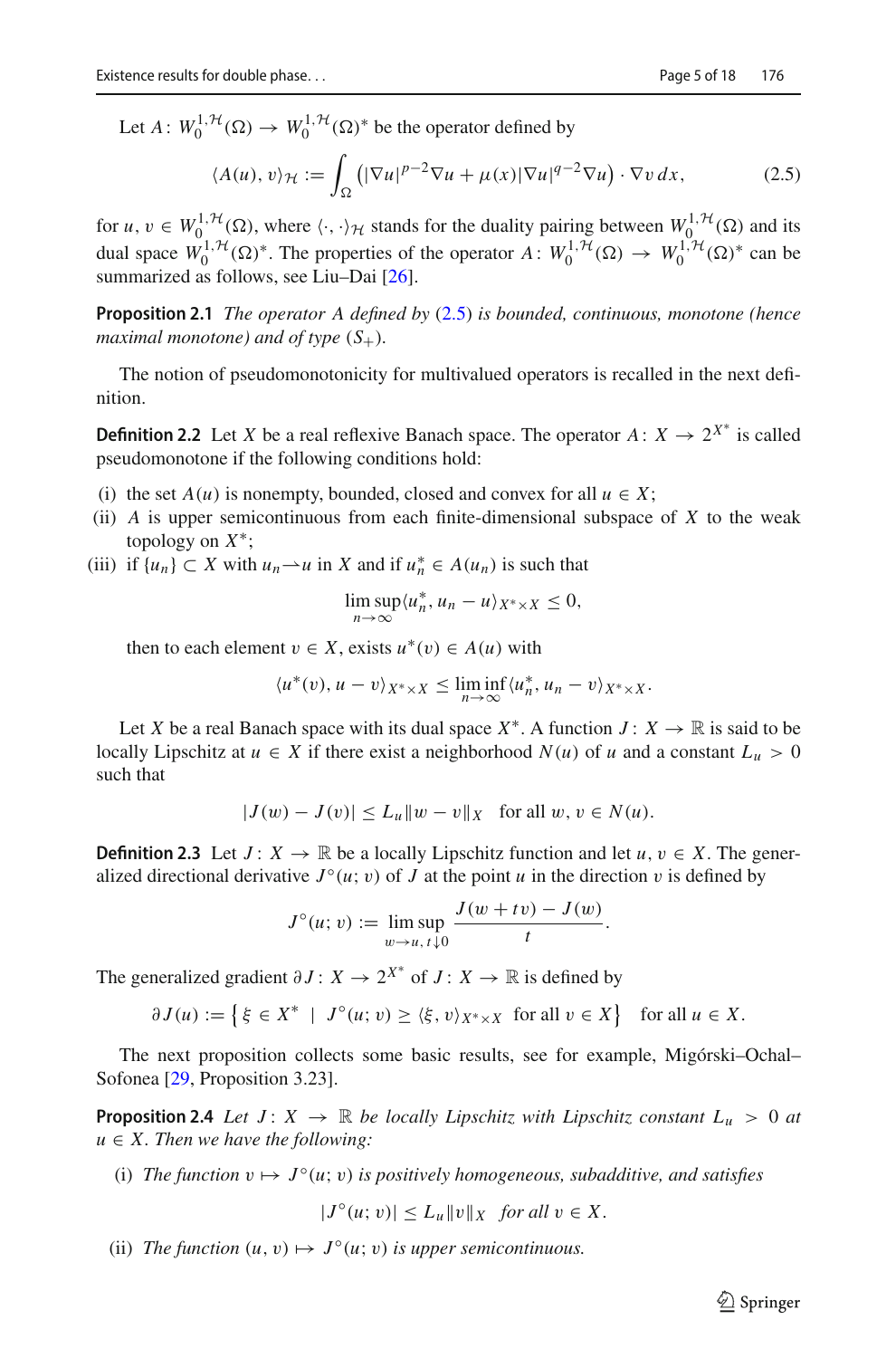- (iii) *For each u* ∈ *X*, ∂ *J* (*u*) *is a nonempty, convex, and weak*<sup>∗</sup> *compact subset of X*<sup>∗</sup> *with*  $\|\xi\|_{X^*} \leq L_u$  *for all*  $\xi \in \partial J(u)$ *.*
- (iv)  $J^{\circ}(u; v) = \max \left\{ \langle \xi, v \rangle_{X^* \times X} \mid \xi \in \partial J(u) \right\}$  *for all*  $v \in X$ .
- (v) *The multivalued function*  $X \ni u \mapsto \partial J(u) \subset X^*$  *is upper semicontinuous from* X *into w*∗*-X*∗*.*

<span id="page-5-1"></span>Since our results are based on fixed point results, so we now recall the fixed point theorem of Kluge [\[23\]](#page-17-16).

**Theorem 2.5** Let Z be a real reflexive Banach space and let  $C \subset Z$  be nonempty, closed and *convex.* Assume that  $\Psi: C \to 2^C$  *is a multivalued mapping such that for every*  $u \in C$ *, the* set  $\Psi(u)$  is nonempty, closed, and convex and the graph of  $\Psi$  is sequentially weakly closed. *If either* C is bounded or  $\Psi(C)$  is bounded, then the map  $\Psi$  has at least one fixed point in C.

<span id="page-5-2"></span>Finally, we end this section by recalling the following surjectivity theorem for multivalued mappings which was proved by Le [\[24](#page-17-0), Theorem 2.2]. We use the notation  $B_R(0) := \{u \in$  $X: \|u\|_X < R$ .

**Theorem 2.6** Let X be a real reflexive Banach space, let  $F: D(F) \subset X \to 2^{X^*}$  be a maximal *monotone operator, let*  $G$ :  $D(G) = X \rightarrow 2^{X^*}$  *be a bounded multivalued pseudomonotone operator and let*  $L \in X^*$ *. Assume that there exist*  $u_0 \in X$  *and*  $R \ge ||u_0||_X$  *such that*  $D(F) \cap B_R(0) \neq \emptyset$  *and* 

$$
\langle \xi + \eta - L, u - u_0 \rangle_{X^* \times X} > 0
$$

*for all*  $u \in D(F)$  *with*  $||u||_X = R$ , *for all*  $\xi \in F(u)$  *and for all*  $\eta \in G(u)$ *. Then the inclusion* 

$$
F(u) + G(u) \ni L
$$

*has a solution in D*(*F*)*.*

#### <span id="page-5-0"></span>**3 Main results**

We impose the following assumptions for the data of problem  $(1.1)$ .

 $H(f) : f \in L^{p'}(\Omega).$  $H(j): j: \Omega \times \mathbb{R} \to \mathbb{R}$  is such that

- (i)  $x \mapsto j(x, s)$  is measurable for all  $s \in \mathbb{R}$  and there exists a function  $l \in L^{q_1}(\Omega)$  with *q*<sub>1</sub> ∈ (1, *p*<sup>∗</sup>) such that the function  $x$   $\mapsto$  *j*( $x$ ,  $l(x)$ ) belongs to  $L^1(\Omega)$ ;
- (ii)  $s \mapsto j(x, s)$  is locally Lipschitz continuous for a. a.  $x \in \Omega$ .
- (iii) there exist  $\theta \ge 1$  with  $\theta \le \min\{q_1, p\}, \alpha_j \ge 0$  with  $\alpha_j < \lambda_{1,p}^{-1} \delta_\theta$  and  $\beta_j \in L^1_+(\Omega)$ such that

$$
j^{\circ}(x, s; -s) \leq \alpha_j |s|^{\theta} + \beta_j(x)
$$

for a. a.  $x \in \Omega$  and for all  $s \in \mathbb{R}$ , where  $\delta_{\theta}$  is defined by

$$
\delta_{\theta} = \begin{cases} 1 & \text{if } \theta = p, \\ +\infty & \text{otherwise,} \end{cases}
$$

and  $\lambda_{1,p}$  denotes the first eigenvalue of the Dirichlet eigenvalue problem for the *p*-Laplacian, see [\(2.4\)](#page-3-1);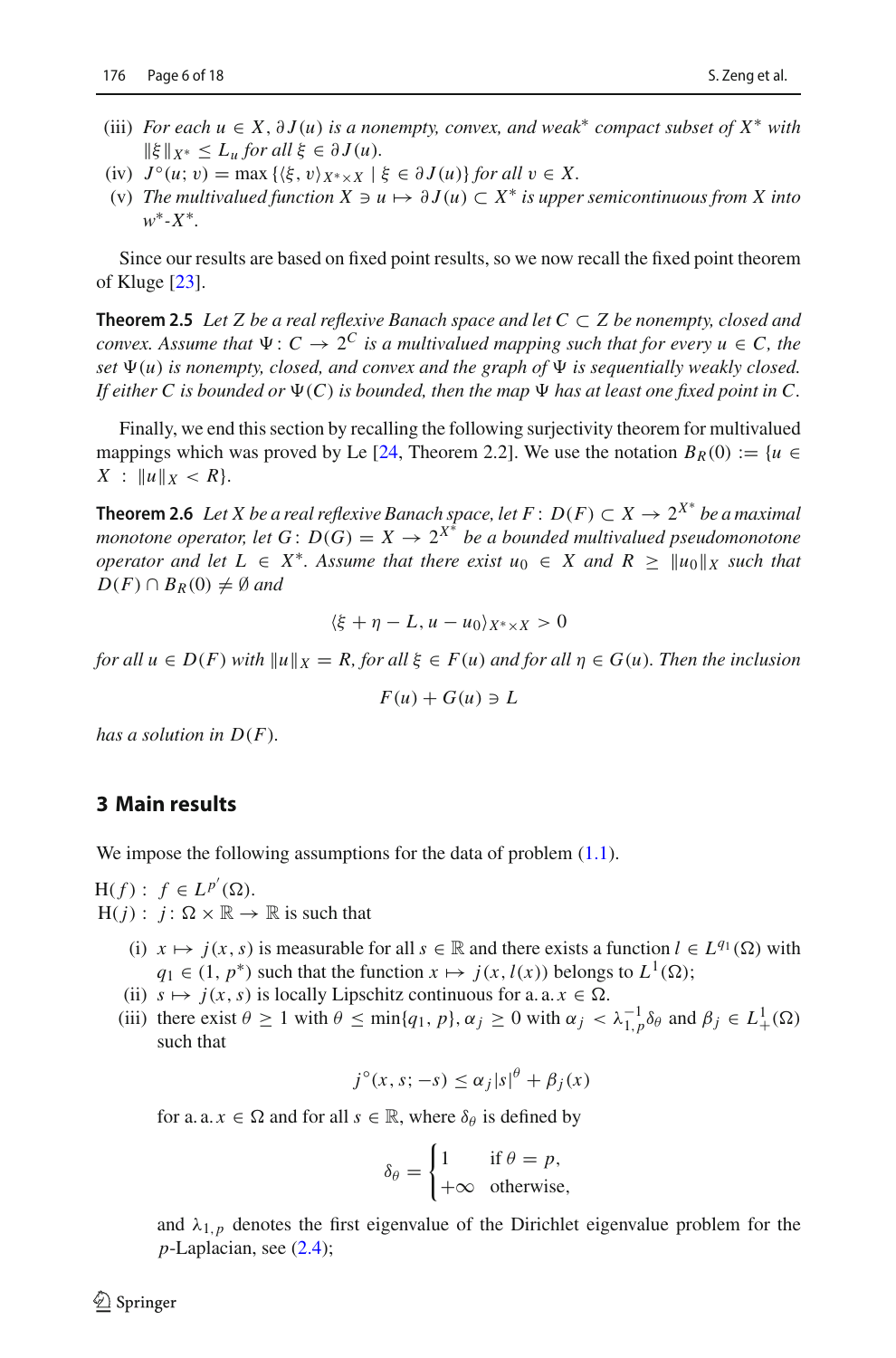$$
|\xi| \leq c_j |r|^{q_1 - 1} + \gamma_j(x)
$$

for a. a. *x* ∈  $\Omega$ , for all  $\xi$  ∈  $\partial j(x, s)$  and for all  $s \in \mathbb{R}$ , where  $\partial j(x, s)$  stands for the generalized gradient of  $j$  with respect to the variable  $s$  and  $q_1$  is given in (i);

(v) there exists a constant  $m_i \geq 0$  such that

$$
(\xi_1 - \xi_2)(s_1 - s_2) \ge -m_j |s_1 - s_2|^p
$$

for a. a.  $x \in \Omega$  and for all  $s_1, s_2 \in \mathbb{R}$  whenever  $\xi_1 \in \partial j(x, s_1)$  and  $\xi_2 \in \partial j(x, s_2)$ .

H(*T*):  $T: W_0^{1, H}(\Omega) \to \mathbb{R}$  is positively homogeneous and subadditive such that

<span id="page-6-0"></span>
$$
T(u) \le \limsup_{n \to \infty} T(u_n)
$$
\n(3.1)

whenever  $\{u_n\} \subset W_0^{1,\mathcal{H}}(\Omega)$  is such that  $u_n \to u$  in  $W_0^{1,\mathcal{H}}(\Omega)$  for some  $u \in W_0^{1,\mathcal{H}}(\Omega)$ .  $H(U): U: W_0^{1,1}(\Omega) \to (0, +\infty)$  is weakly continuous, that is, for any sequence  $\{u_n\} \subset$  $W_0^{1, \mathcal{H}}(\Omega)$  such that  $u_n \to u$  for some  $u \in W_0^{1, \mathcal{H}}(\Omega)$ , we have

<span id="page-6-2"></span>
$$
U(u_n)\to U(u).
$$

<span id="page-6-1"></span>*Remark 3.1* (a) Assumption  $H(j)(v)$  is usually called the relaxed monotone condition for the locally Lipschitz function  $s \mapsto j(x, s)$ , see for example, Migórski–Ochal–Sofonea [\[29\]](#page-17-15). It is equivalent to the inequality

$$
j^{\circ}(x, s_1; s_2 - s_1) + j^{\circ}(x, s_2; s_1 - s_2) \leq m_j |s_1 - s_2|^p
$$

for a.  $a \cdot x \in \Omega$  and for all  $s_1, s_2 \in \mathbb{R}$ .

**(b)** Positive homogeneity and subadditivity of *T* imply that *T* is also a convex function. On the other hand, it is not difficult to see that if  $T: W_0^{1, H}(\Omega) \to \mathbb{R}$  is lower semicontinuous, then inequality  $(3.1)$  holds automatically.

We introduce the following multivalued map  $K: W_0^{1, H}(\Omega) \to 2^{W_0^{1, H}(\Omega)}$  defined by

<span id="page-6-3"></span>
$$
K(u) := \left\{ v \in W_0^{1, \mathcal{H}}(\Omega) \mid T(v) - U(u) \le 0 \right\}
$$
 (3.2)

for all  $u \in W_0^{1, \mathcal{H}}(\Omega)$ .

**Lemma 3.2** Let  $U: W_0^{1,1}(\Omega) \to (0, +\infty)$  and  $T: W_0^{1,1}(\Omega) \to \mathbb{R}$  be such that  $H(T)$  holds. *Then, for each*  $u \in W_0^{1, H}(\Omega)$ , the set  $K(u)$  is nonempty, closed and convex in  $W_0^{1, H}(\Omega)$ .

*Proof* For any fixed  $u \in W_0^{1, \mathcal{H}}(\Omega)$  it is clear that  $U(u) > 0$ . Since *T* is positively homogeneous, we have  $T(0) = 0$ . This implies  $T(0) = 0 < U(u)$ , that is,  $0 \in K(u)$  and so,  $K(u)$ is nonempty.

Let  $\{v_n\} \subset K(u)$  be a sequence such that  $v_n \to v$  in  $W_0^{1, \mathcal{H}}(\Omega)$  for some  $v \in W_0^{1, \mathcal{H}}(\Omega)$ . Hence, for each  $n \in \mathbb{N}$ , one has

$$
T(v_n)\leq U(u).
$$

Passing to the upper limit as  $n \to \infty$  and taking inequality [\(3.1\)](#page-6-0) into account, we obtain

$$
T(v) \leq \limsup_{n \to \infty} T(v_n) \leq U(u).
$$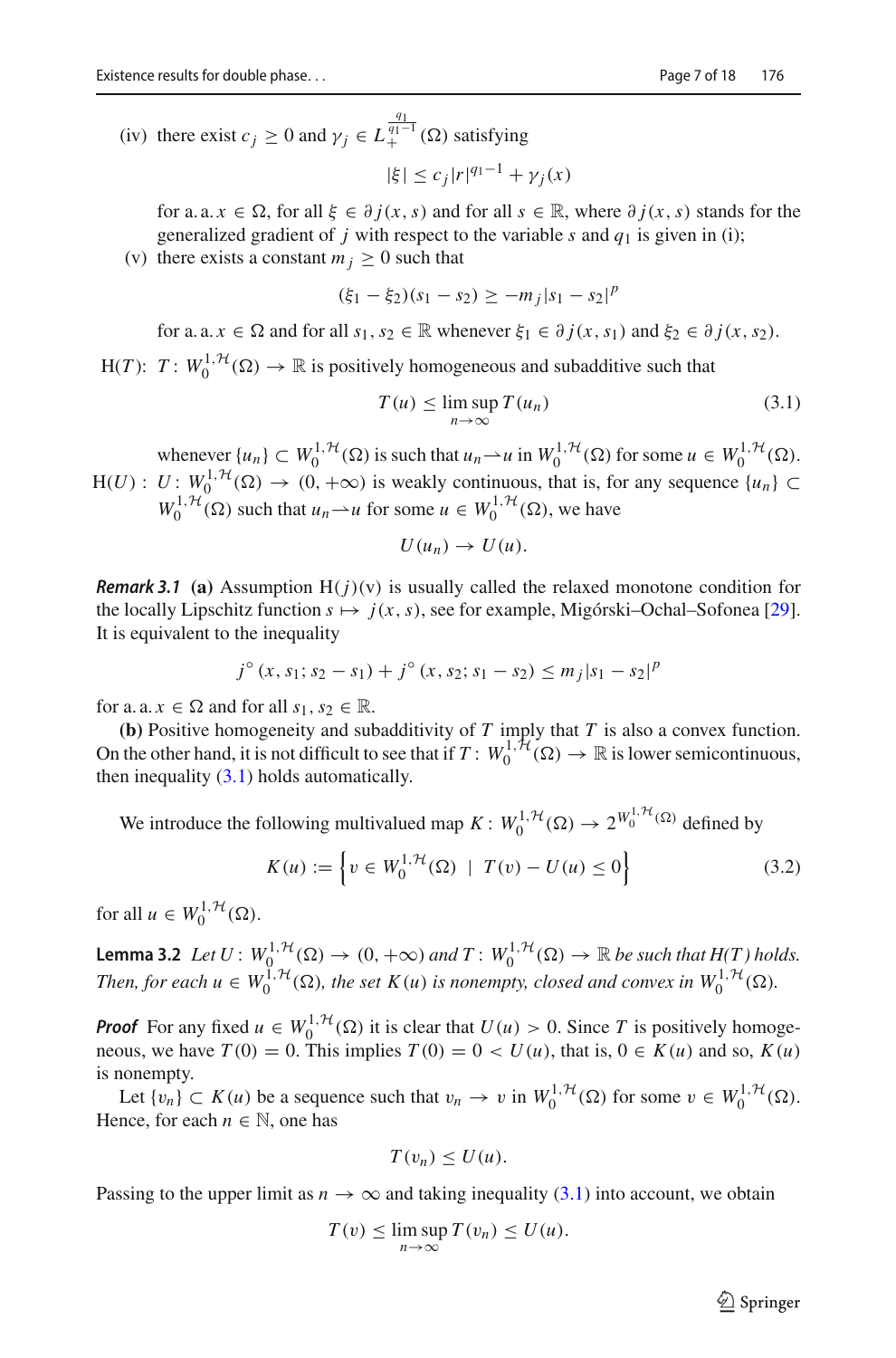Hence,  $v \in K(u)$  which shows that  $K(u)$  is closed.

Let  $v_1, v_2 \in K(u)$  and  $t \in (0, 1)$  be arbitrary. We set  $v_t = tv_1 + (1-t)v_2$ . Then, we have  $T(v_i) \le U(u)$  for  $i = 1, 2$ . By the convexity of *T*, see Remark [3.1,](#page-6-1) it follows that

$$
T(v_t) \leq tT(v_1) + (1-t)T(v_2) \leq tU(u) + (1-t)U(u) = U(u).
$$

Thus  $v_t \in K(u)$ . Therefore, we conclude that  $K(u)$  is a convex set in  $W_0^{1, \mathcal{H}}(\Omega)$ ).

Let us introduce the functional  $J: L^{q_1}(\Omega) \to \mathbb{R}$  defined by

<span id="page-7-3"></span><span id="page-7-2"></span>
$$
J(u) := \int_{\Omega} j(x, u(x)) dx \quad \text{for all } u \in L^{q_1}(\Omega). \tag{3.3}
$$

From hypotheses  $H(j)$  and the definition of *J* in [\(3.3\)](#page-7-2), the next lemma is a direct consequence of Migórski–Ochal–Sofonea [\[29](#page-17-15), Theorem 3.47].

**Lemma 3.3** *Under the assumptions*  $H(j)(i) - (iv)$ *, the following hold:* 

(i)  $J: L^{q_1}(\Omega) \to \mathbb{R}$  *is locally Lipschitz continuous;* 

(ii) *there hold*

$$
J^{\circ}(u; v) \leq \int_{\Omega} j^{\circ}(x, u(x); v(x)) dx,
$$
  

$$
J^{\circ}(u; -u) \leq \alpha_j \|u\|_{\theta}^{\theta} + \|\beta_j\|_1
$$

*for all*  $u, v \in L^{q_1}(\Omega)$ ;

(iii) *for each*  $u \in L^{q_1}(\Omega)$ *, one has* 

$$
\partial J(u) \subset \int_{\Omega} \partial j(x, u(x)) dx,
$$
  

$$
\|\xi\|_{q'_1} \le c_J (1 + \|u\|_{q_1}^{q_1 - 1}) \quad \text{for all } \xi \in \partial J(u)
$$

*with some*  $c_I > 0$ *.* 

*Moreover, if condition* H(*j*)(v) *holds, then the inequality*

<span id="page-7-4"></span><span id="page-7-0"></span>
$$
J^{\circ}(u; v - u) + J^{\circ}(v; u - v) \le m_j \|u - v\|_p^p \tag{3.4}
$$

*is satisfied for all*  $u, v \in W_0^{1, H}(\Omega)$ .

The weak solutions for problem  $(1.1)$  are understood in the following sense.

**Definition 3.4** We say that  $u \in W_0^{1, \mathcal{H}}(\Omega)$  is a weak solution of problem [\(1.1\)](#page-1-0) if  $u \in K(u)$ and

<span id="page-7-1"></span>
$$
\int_{\Omega} \left( |\nabla u|^{p-2} \nabla u \cdot \nabla (v - u) + \mu(x) |\nabla u|^{q-2} \nabla u \cdot \nabla (v - u) \right) dx
$$

$$
+ \int_{\Omega} j^{\circ}(x, u; v - u) dx \ge \int_{\Omega} f(x) (v - u) dx
$$

for all  $v \in K(u)$ , where the multivalued function *K* is given by [\(3.2\)](#page-6-2).

Our main results read as follows.

 $\circledcirc$  Springer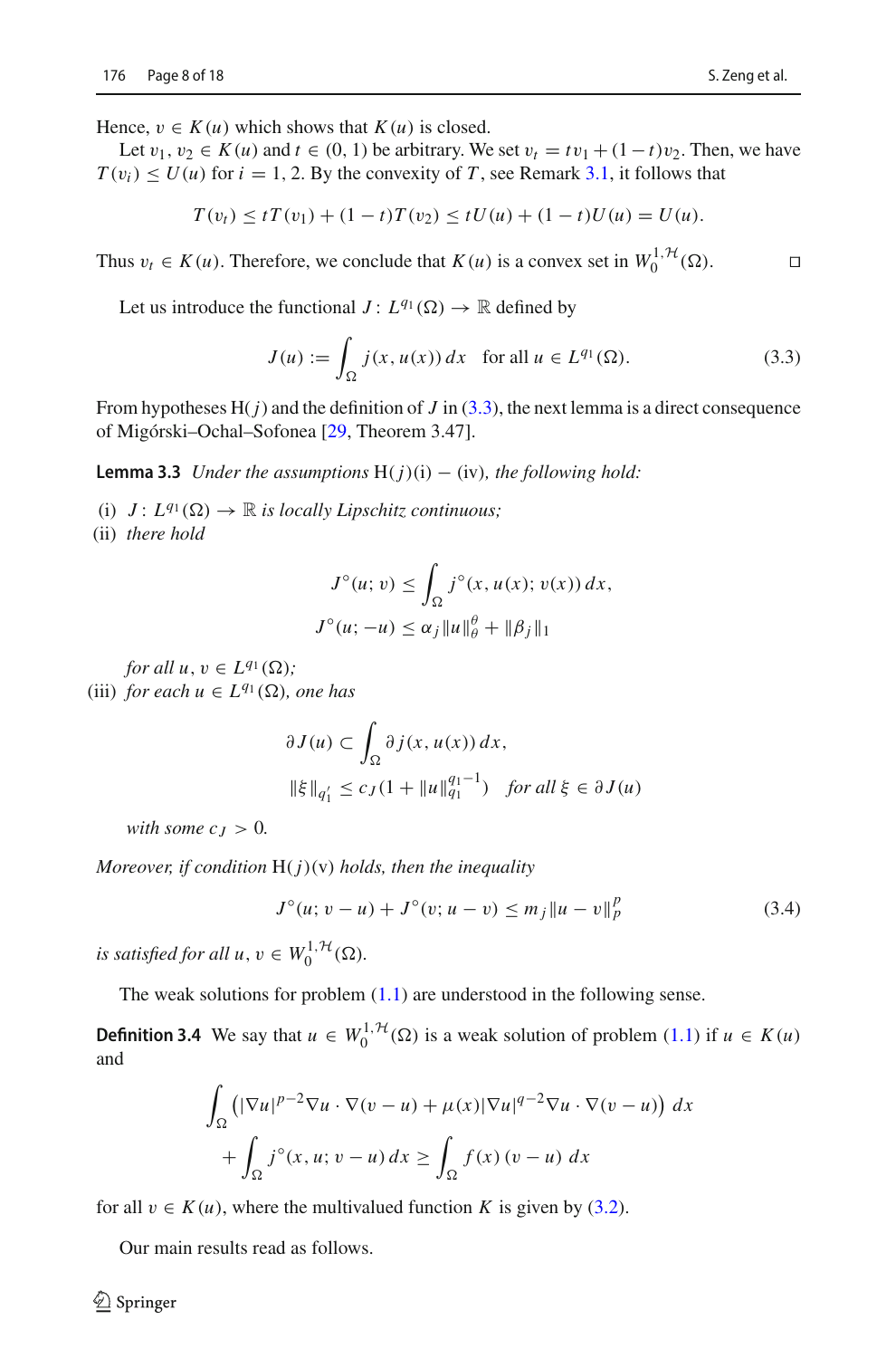**Theorem 3.5** Assume that  $H(\mu)$ ,  $H(f)$ ,  $H(f)$ ,  $H(T)$  and  $H(U)$  *are satisfied. If*  $p > 2$  *and the smallness condition*

<span id="page-8-3"></span><span id="page-8-2"></span>
$$
m_j \lambda_{1,p}^{-1} < c(p), \tag{3.5}
$$

*holds, then the set of solutions for problem* [\(1.1\)](#page-1-0)*, denoted by S, is nonempty, bounded and weakly closed in*  $W_0^{1, H}(\Omega)$ *, where*  $c(p) > 0$  *is the largest constant such that* 

$$
(|x|^{p-2}x - |y|^{p-2}y) \cdot (x - y) \ge c(p)|x - y|^p \text{ for all } x, y \in \mathbb{R}^N.
$$

From Lemma [3.3\(](#page-7-3)ii) we see that if  $u \in W_0^{1, H}(\Omega)$  solves the following problem: Find  $u \in W_0^{1, H}(\Omega)$  such that  $u \in K(u)$  and

$$
\int_{\Omega} \left( |\nabla u|^{p-2} \nabla u \cdot \nabla (v - u) + \mu(x) |\nabla u|^{q-2} \nabla u \cdot \nabla (v - u) \right) dx
$$
\n
$$
+ J^{\circ}(u; v - u) \ge \int_{\Omega} f(x) (v - u) dx
$$
\n(3.6)

for all  $v \in K(u)$ , then *u* is also a weak solution of problem [\(1.1\)](#page-1-0). Based on this fact, in the sequel, we are going to explore the existence of solutions for problem  $(3.6)$ .

To this end, we now introduce the following auxiliary problem:

For given  $w \in W_0^{1, H}(\Omega)$ , find  $u \in K(w)$  such that

<span id="page-8-0"></span>
$$
\int_{\Omega} \left( |\nabla u|^{p-2} \nabla u \cdot \nabla (v - u) + \mu(x) |\nabla u|^{q-2} \nabla u \cdot \nabla (v - u) \right) dx
$$
\n
$$
+ J^{\circ}(u; v - u) \ge \int_{\Omega} f(x) (v - u) dx
$$
\n(3.7)

for all  $v \in K(w)$ . Setting the multivalued  $\Gamma: W_0^{1,1}(\Omega) \to 2^{W_0^{1,1}(\Omega)}$  by

$$
\Gamma(w) := \left\{ u \in W_0^{1, \mathcal{H}}(\Omega) \mid u \text{ solves problem (3.7) corresponding to } w \right\}
$$

for all  $w \in W_0^{1,1}(\Omega)$ , it is not difficult to verify that  $u \in W_0^{1,1}(\Omega)$  is a fixed point of  $\Gamma$  if and only if *u* solves problem [\(3.6\)](#page-8-2). Motivated by this fact, we shall employ Kluge's fixed point principle, see Theorem [2.5,](#page-5-1) in order to show that  $\Gamma$  has at least one fixed point in  $W_0^{1, H}(\Omega)$ .

<span id="page-8-1"></span>**Theorem 3.6** *Let*  $U: W_0^{1, \mathcal{H}}(\Omega) \to (0, +\infty)$ *. Under the assumptions*  $H(\mu)$ *,*  $H(f)$ *,*  $H(j)(i)$ *–(iv) and* H(*T* )*, the following hold:*

- (i) *for each*  $w \in W_0^{1,1}(\Omega)$ , *the set of solutions to problem* [\(3.7\)](#page-8-0) *is nonempty, bounded and closed in*  $W_0^{1,1}(\Omega)$ , that is,  $\Gamma$  has nonempty, bounded and closed values.
- (ii) *if, in addition*,  $p \geq 2$ , H(*j*)(v) *and the smallness condition* [\(3.5\)](#page-8-3) *are fulfilled, then for each*  $w \in W_0^{1,1}(\Omega)$ , problem [\(3.7\)](#page-8-0) has a unique solution  $u_w \in W_0^{1,1}(\Omega)$ , namely,  $\Gamma(w) = \{u_w\}.$

*Proof* (i) For any fixed  $w \in W_0^{1, \mathcal{H}}(\Omega)$ , we consider the indicator function  $I_{K(w)}: W_0^{1, \mathcal{H}}(\Omega) \to$  $\overline{\mathbb{R}} := \mathbb{R} \cup \{+\infty\}$  of  $K(w)$  defined by

$$
I_{K(w)}(u) := \begin{cases} 0 & \text{if } u \in K(w), \\ +\infty & \text{otherwise.} \end{cases}
$$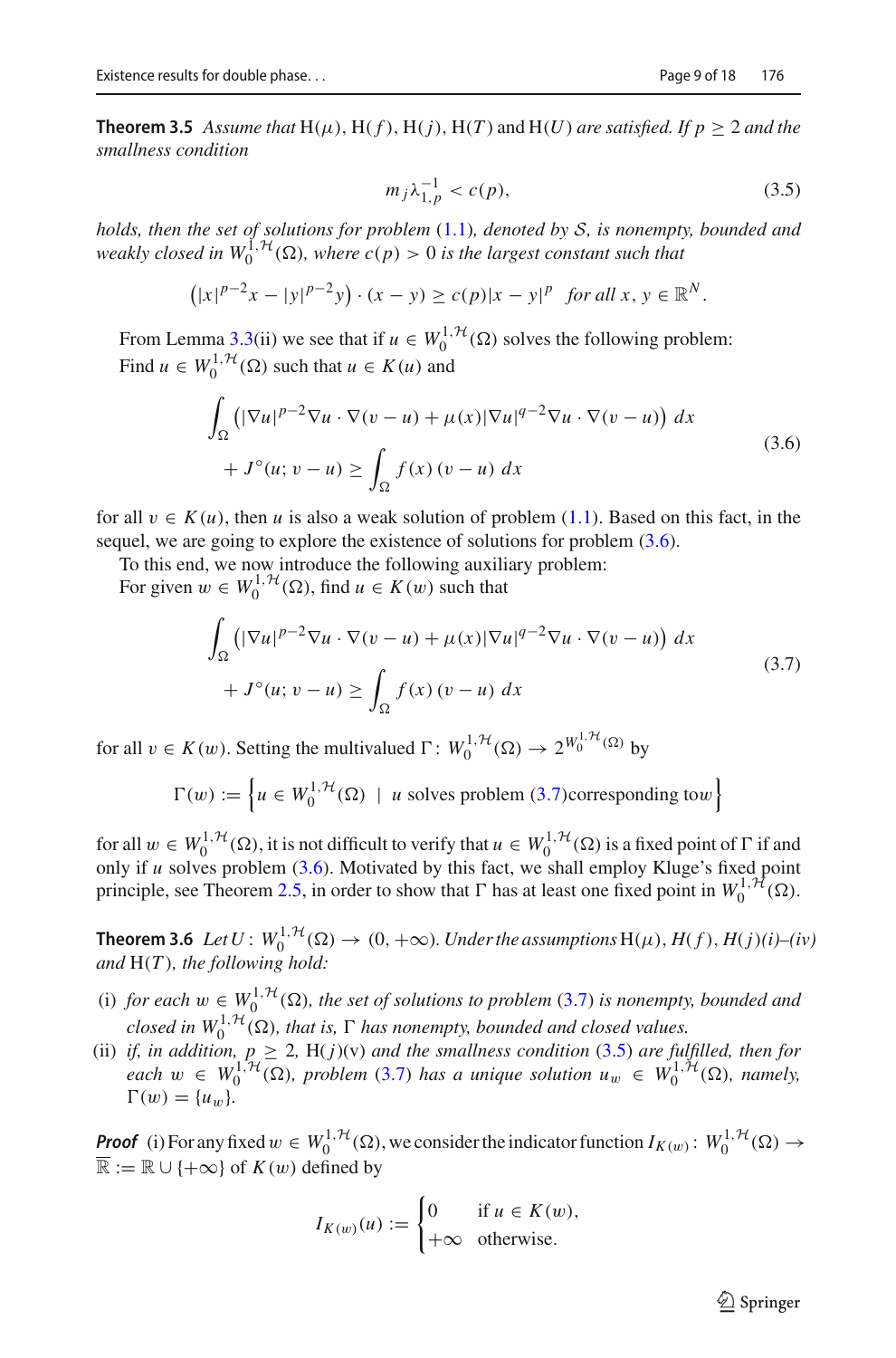From the fact that  $f \in L^{p'}(\Omega) \subset W_0^{1,\mathcal{H}}(\Omega)^*$ , problem [\(3.7\)](#page-8-0) can be expressed as the variational-hemivariational inequality: Find  $u \in W_0^{1, \mathcal{H}}(\Omega)$  such that

$$
\langle Au, v - u \rangle_{\mathcal{H}} + J^{\circ}(u; v - u) + I_{K(w)}(v) - I_{K(w)}(u) \ge \langle f, v - u \rangle_{\mathcal{H}}
$$
(3.8)

for all  $v \in W_0^{1,\mathcal{H}}(\Omega)$ , where  $A: W_0^{1,\mathcal{H}}(\Omega) \to W_0^{1,\mathcal{H}}(\Omega)^*$  is the double phase operator defined in [\(2.5\)](#page-4-0). Employing the first separation theorem, see for example, Papageorgiou–Winkert [\[32,](#page-17-17) Theorem 3.1.57], it is not difficult to see that inequality problem [\(3.8\)](#page-9-0) is equivalent to the following inclusion problem: Find  $u \in W_0^{1, \mathcal{H}}(\Omega)$  such that

<span id="page-9-3"></span><span id="page-9-1"></span><span id="page-9-0"></span>
$$
Au + \partial J(u) + \partial_C I_{K(w)}(u) \ni f,
$$
\n(3.9)

where the notation  $\partial_C I_{K(w)}$  stands for the subdifferential of  $I_{K(w)}$  in the sense of convex analysis.

First, we are going to apply the surjectivity theorem for multivalued mappings, see The-orem [2.6,](#page-5-2) in order to prove that problem [\(3.9\)](#page-9-1) has at least one solution in  $W_0^{\{f, H\}}(\Omega)$ . In fact, we have the following claims.

**Claim 1**  $A + \partial J$ :  $W_0^{1, H}(\Omega) \rightarrow 2^{W_0^{1, H}(\Omega)^*}$  *is a bounded pseudomonotone multivalued operator such that for each*  $u \in W_0^{1,\mathcal{H}}(\Omega)$ *, the set*  $A(u) + \partial J(u)$  *is closed and convex in*  $W_0^{1,\mathcal{H}}(\Omega)^*$ *.* 

Indeed, Proposition [2.4](#page-4-1) and Lemma [3.3](#page-7-3) imply that for each  $u \in W_0^{1, H}(\Omega)$ , the set  $A(u)$  +  $\partial J(u)$  is closed and convex in  $W_0^{1,1}(\Omega)$ <sup>\*</sup>. Besides, Proposition [2.1,](#page-4-2) Lemma [3.3\(](#page-7-3)iii), [\(2.3\)](#page-3-2) and the fact that  $p_1 < p^*$  guarantee that

$$
W_0^{1, \mathcal{H}}(\Omega) \ni u \mapsto A(u) + \partial J(u) \subset W_0^{1, \mathcal{H}}(\Omega)^*
$$
 is a bounded map.

Next are going to apply Proposition 3.8 in Migórski–Ochal–Sofonea [\[29](#page-17-15)] in order to conclude that  $W_0^{1,1}(\Omega) \ni u \mapsto A(u) + \partial J(u) \subset W_0^{1,1}(\Omega)^*$  is upper semicontinuous from  $W_0^{1, \mathcal{H}}(\Omega)$  to  $W_0^{1, \mathcal{H}}(\Omega)$ <sup>\*</sup> equipped with the weak topology. It is sufficient to show that for any weakly closed subset *D* in  $W_0^{1, H}(\Omega)$ <sup>\*</sup>, the set  $(A + \partial J)^{-}(D)$  is closed in  $W_0^{1, H}(\Omega)$ .

Let  $\{u_n\} \subset (A + \partial J)^{-1}(D)$  be a sequence such that

$$
u_n \to u \text{ in } W_0^{1, \mathcal{H}}(\Omega) \text{ for some } u \in W_0^{1, \mathcal{H}}(\Omega). \tag{3.10}
$$

Hence, for each  $n \in \mathbb{N}$ , we are able to find  $\xi_n \in \partial J(u_n)$  such that

$$
u_n^* := Au_n + \xi_n \in (A(u_n) + \partial J(u_n)) \cap D.
$$

The continuity of *A*, see Proposition [2.1,](#page-4-2) implies that  $A(u_n) \to A(u)$  in  $W_0^{1,1}(\Omega)$ <sup>\*</sup>. Lemma [3.3\(](#page-7-3)iii) and convergence [\(3.10\)](#page-9-2) imply that the sequence  $\{\xi_n\}$  is bounded in  $W_0^{1,1}(\Omega)^*$ . So, without any loss of generality, we may assume that

<span id="page-9-2"></span>
$$
\xi_n \to \xi \text{ in } W_0^{1, \mathcal{H}}(\Omega)^*.
$$

Recall that ∂ *J* is upper semicontinuous from  $W_0^{1, H}(\Omega)$  to  $W_0^{1, H}(\Omega)$ <sup>\*</sup> equipped with the weak topology and has bounded, convex, closed values, see Proposition [2.4\(](#page-4-1)iv). Hence, it has a closed graph in  $W_0^{1, H}(\Omega) \times W_0^{1, H}(\Omega)^*$ , see Kamenskii–Obukhovskii–Zecca [\[22](#page-17-18), Theorem 1.1.4]. But, thanks to the weak closedness of *D*, we derive that  $A(u) + \xi \in D$  and  $\xi \in \partial J(u)$ , which provides that  $u \in (A + \partial J)^{-1}(D)$ . Consequently,  $A + \partial J$  is upper semicontinuous from  $W_0^{1, H}(\Omega)$  to  $W_0^{1, H}(\Omega)$ <sup>\*</sup> equipped with the weak topology.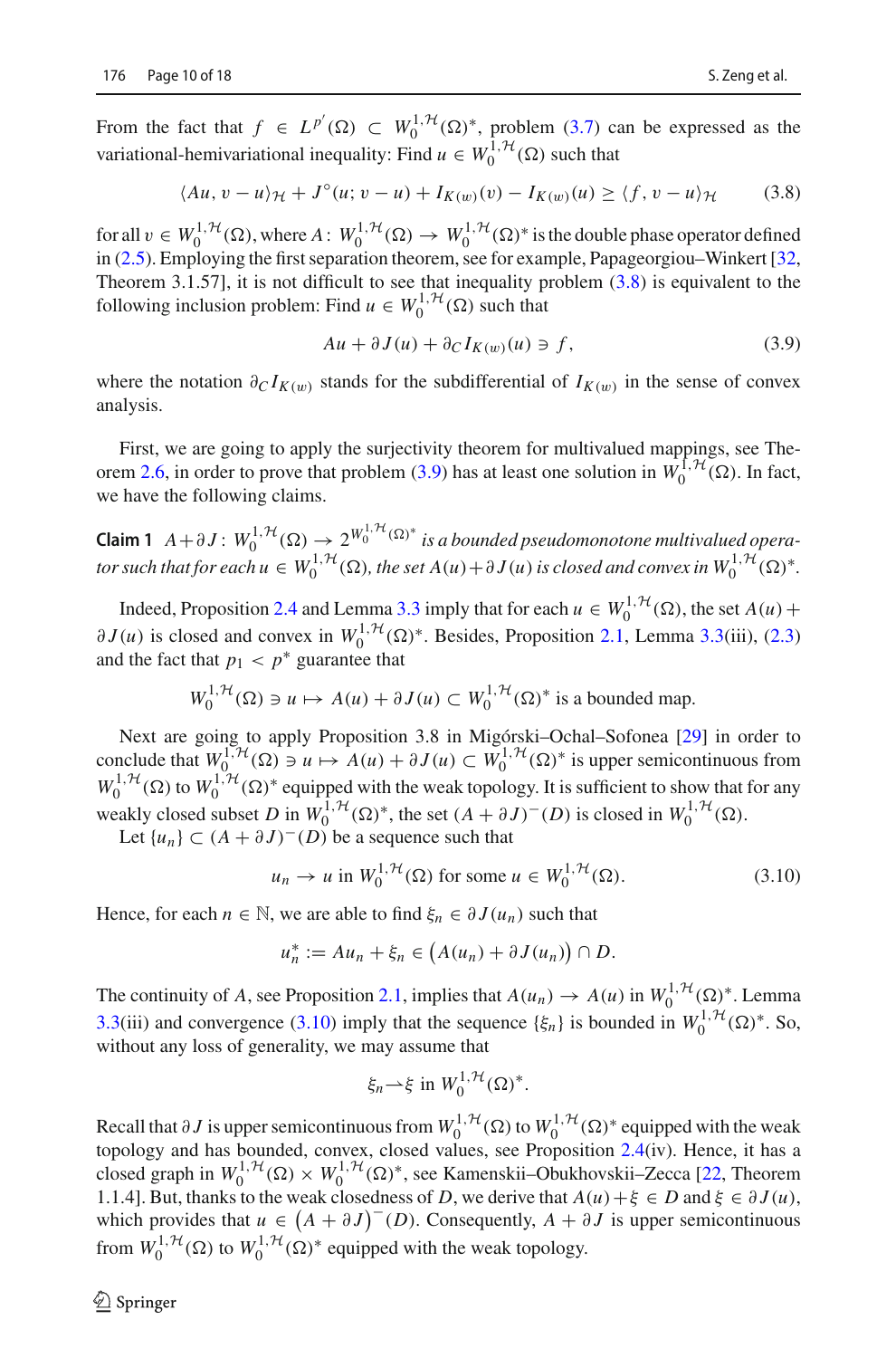We now prove that  $A + \partial J$  is pseudomonotone. Let  $\{u_n\}$  and  $\{u_n^*\}$  be sequences such that

$$
u_n \rightharpoonup u \quad \text{in } W_0^{1, \mathcal{H}}(\Omega),\tag{3.11}
$$

$$
u_n^* \in A(u_n) + \partial J(u_n) \quad \text{with } \limsup_{n \to \infty} \langle u_n^*, u_n - u \rangle_{\mathcal{H}} \le 0. \tag{3.12}
$$

Our goal is to produce for each  $v \in W_0^{1, \mathcal{H}}(\Omega)$  an element  $u^*(v) \in A(u) + \partial J(u)$  such that

$$
\liminf_{n \to \infty} \langle u_n^*, u_n - v \rangle_{\mathcal{H}} \ge \langle u^*(v), u - v \rangle_{\mathcal{H}}.
$$
\n(3.13)

From [\(3.12\)](#page-10-0), there is a sequence  $\{\xi_n\} \subset W_0^{1,\mathcal{H}}(\Omega)^*$  such that for each  $n \in \mathbb{N}, \xi_n \in \partial J(u_n)$ and

<span id="page-10-4"></span><span id="page-10-3"></span><span id="page-10-1"></span><span id="page-10-0"></span>
$$
u_n^* = A(u_n) + \xi_n.
$$

From [\(3.12\)](#page-10-0), and the above equality it follows that

$$
\limsup_{n \to \infty} \langle Au_n, u_n - u \rangle_{\mathcal{H}} + \liminf_{n \to \infty} \langle \xi_n, u_n - u \rangle_{\mathcal{H}} \le 0.
$$
 (3.14)

Applying [\(3.11\)](#page-10-1) and the compact embedding of  $W_0^{1, H}(\Omega)$  into  $L^{q_1}(\Omega)$ , see [\(2.3\)](#page-3-2), we have

<span id="page-10-2"></span>
$$
u_n \to u \quad \text{in } L^{q_1}(\Omega).
$$

By virtue of Theorem 2.2 of Chang [\[11\]](#page-16-18), we know that

$$
\partial \left( J|_{W_0^{1,\mathcal{H}}(\Omega)} \right) (u) \subset \partial \left( J|_{L^{q_1}(\Omega)} \right) (u) \text{ for all } u \in W_0^{1,\mathcal{H}}(\Omega),
$$

which shows that

$$
\langle \xi_n, u_n - u \rangle_{\mathcal{H}} = \langle \xi_n, u_n - u \rangle_{L^{q_1}(\Omega)}.
$$
\n(3.15)

Additionally, Lemma [3.3\(](#page-7-3)iii) and the boundedness of  $\{u_n\}$  in  $W_0^{1, \mathcal{H}}(\Omega)$  entail that the sequence  $\{\xi_n\}$  is bounded both in  $L^{q_1}(\Omega)$  and  $W_0^{1,\mathcal{H}}(\Omega)^*$ . Then, we pass to the limit in  $(3.15)$  as  $n \rightarrow \infty$ , to get

$$
\lim_{n\to\infty}\langle \xi_n, u_n-u\rangle_{\mathcal{H}}=\lim_{n\to\infty}\langle \xi_n, u_n-u\rangle_{L^{q_1}(\Omega)}=0.
$$

Combining this with [\(3.14\)](#page-10-3) leads to

$$
\limsup_{n\to\infty}\langle Au_n, u_n-u\rangle_{\mathcal{H}}=\limsup_{n\to\infty}\langle Au_n, u_n-u\rangle_{\mathcal{H}}+\liminf_{n\to\infty}\langle \xi_n, u_n-u\rangle_{\mathcal{H}}\leq 0.
$$

Hence, since *A* is of type  $(S_+)$ , see Proposition [2.1,](#page-4-2) and [\(3.11\)](#page-10-1) yields  $u_n \to u$  in  $W^{1, H}_{0}(\Omega)$ . On the other hand, by the reflexivity of  $W_0^{1, H}(\Omega)^*$  and the boundedness of  $\{\xi_n\} \subset W_0^{1, H}(\Omega)^*,$ we can suppose that

<span id="page-10-5"></span>
$$
\xi_n \to \xi
$$
 in  $W_0^{1,\mathcal{H}}(\Omega)^*$  for some  $\xi \in W_0^{1,\mathcal{H}}(\Omega)^*$ .

Then, from Kamenskii–Obukhovskii–Zecca [\[22,](#page-17-18) Theorem 1.1.4], we can conclude that  $\xi \in$ ∂ *J* (*u*). Because of

$$
\liminf_{n\to\infty}\langle u_n^*, u_n-v\rangle_{\mathcal{H}}=\liminf_{n\to\infty}\langle A(u_n)+\xi_n, u_n-v\rangle_{\mathcal{H}}=\langle A(u)+\xi, u-v\rangle_{\mathcal{H}},
$$

it is clear that [\(3.13\)](#page-10-4) holds with  $u^* = A(u) + \xi \in A(u) + \partial J(u)$ . We conclude that  $A + \partial J$ is pseudomonotone. This proves Claim [1.](#page-9-3)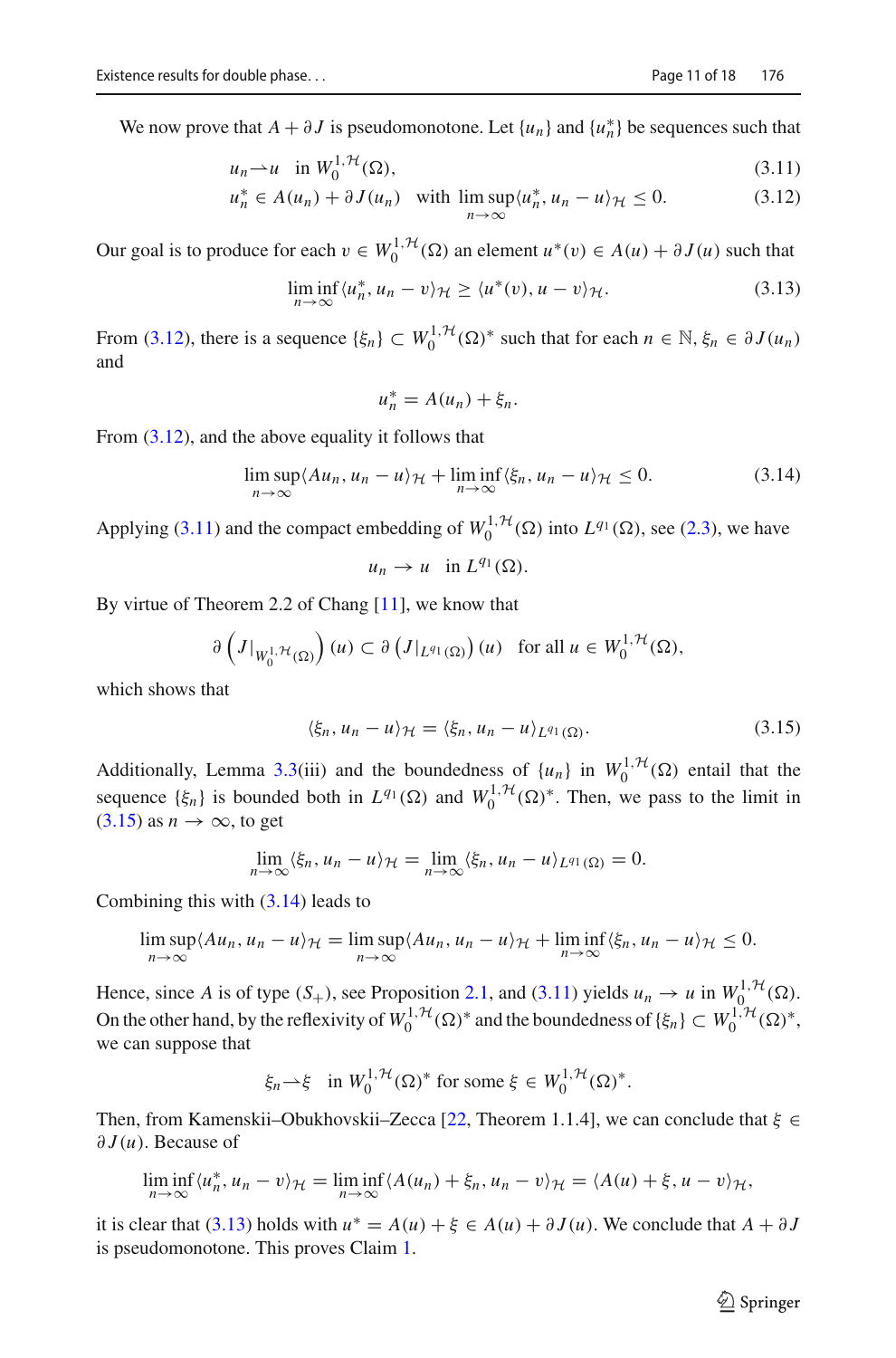**Claim 2** *There exists R* > 0 *such that*

<span id="page-11-4"></span><span id="page-11-2"></span>
$$
\langle Au + \xi + \eta - f, u \rangle_{\mathcal{H}} > 0 \tag{3.16}
$$

*for all*  $u \in K(w)$  *with*  $||u||_{1,\mathcal{H},0} = R$ , *for all*  $\xi \in \partial J(u)$  *and for all*  $\eta \in \partial_C(I_{K(w)})(u)$ *.* 

Let  $u \in W_0^{1, \mathcal{H}}(\Omega)$  be fixed. Since  $0 \in K(w)$  and  $f \in L^{p'}(\Omega) \subset W_0^{1, \mathcal{H}}(\Omega)^*$ , for any  $\xi \in \partial J(u)$  and  $\eta \in \partial_C(I_{K(w)})(u)$ , we can find

$$
\langle Au + \xi + \eta - f, u \rangle_{\mathcal{H}}
$$
\n
$$
\geq \int_{\Omega} |\nabla u|^{p-2} \nabla u \cdot \nabla u \, dx + \int_{\Omega} \mu(x) |\nabla u|^{q-2} \nabla u \cdot \nabla u \, dx
$$
\n
$$
+ \int_{\Omega} \xi u \, dx + I_{K(w)}(u) - I_{K(w)}(0) - ||f||_{W_{0}^{1,1}(\Omega)^{*}} ||u||_{1,\mathcal{H},0}
$$
\n
$$
\geq ||\nabla u||_{p}^{p} + ||\nabla u||_{q,\mu}^{q} - \int_{\Omega} \xi[-u] \, dx + I_{K(w)}(u) - ||f||_{W_{0}^{1,1}(\Omega)^{*}} ||u||_{1,\mathcal{H},0}
$$
\n
$$
\geq ||\nabla u||_{p}^{p} + ||\nabla u||_{q,\mu}^{q} - J^{\circ}(u; -u) + I_{K(w)}(u) - ||f||_{W_{0}^{1,1}(\Omega)^{*}} ||u||_{1,\mathcal{H},0}.
$$
\n(3.17)

Note that  $I_{K(w)}: W_0^{1,1}(\Omega) \to \overline{\mathbb{R}}$  is a proper, convex and lower semicontinuous function. Hence, we can apply Proposition 1.10 of Brezis [\[8](#page-16-19)] to find  $a_{K(w)}, b_{K(w)} > 0$  such that

$$
I_{K(w)}(v) \ge -a_{K(w)} \|v\|_{1,\mathcal{H},0} - b_{K(w)} \quad \text{for all } v \in W_0^{1,\mathcal{H}}(\Omega). \tag{3.18}
$$

In addition, by Lemma  $3.3$ (ii), we have

<span id="page-11-5"></span><span id="page-11-3"></span><span id="page-11-1"></span><span id="page-11-0"></span>
$$
J^{\circ}(u; -u) \le \alpha_j \|u\|_{\theta}^{\theta} + \|\beta_j\|_1.
$$
 (3.19)

We consider now the two cases  $\theta < p$  and  $\theta = p$ . Suppose first  $\theta < p$  and let  $c(\theta) > 0$ be such that

$$
||u||_{\theta} \le c(\theta) ||u||_{1,\mathcal{H},0} \quad \text{for all } u \in W_0^{1,\mathcal{H}}(\Omega)
$$
 (3.20)

due to the continuity of the embedding from  $W_0^{1, H}(\Omega)$  to  $L^r(\Omega)$  for all  $r \in (1, p^*)$ . Applying  $(3.18)$  and  $(3.19)$  in  $(3.17)$  and using  $(3.20)$  we get

$$
\langle Au + \xi + \eta - f, u \rangle_{\mathcal{H}}
$$
  
\n
$$
\geq \|\nabla u\|_{p}^{p} + \|\nabla u\|_{q,\mu}^{q} - \alpha_{j} \|u\|_{\theta}^{\theta} - \|\beta_{j}\|_{1} - a_{K(w)} \|u\|_{1,\mathcal{H},0} - b_{K(w)}
$$
  
\n
$$
- \|f\|_{W_{0}^{1,\mathcal{H}}(\Omega)^{*}} \|u\|_{1,\mathcal{H},0}
$$
  
\n
$$
\geq \|\nabla u\|_{p}^{p} + \|\nabla u\|_{q,\mu}^{q} - \alpha_{j}c(\theta)^{\theta} \|u\|_{1,\mathcal{H},0}^{\theta} - \|\beta_{j}\|_{1} - a_{K(w)} \|u\|_{1,\mathcal{H},0}
$$
  
\n
$$
- b_{K(w)} - \|f\|_{W_{0}^{1,\mathcal{H}}(\Omega)^{*}} \|u\|_{1,\mathcal{H},0}
$$
  
\n
$$
\geq \min \{ \|u\|_{1,\mathcal{H},0}^{p}, \|u\|_{1,\mathcal{H},0}^{q} \} - \alpha_{j}c(\theta)^{\theta} \|u\|_{1,\mathcal{H},0}^{\theta} - \|\beta_{j}\|_{1}
$$
  
\n
$$
- a_{K(w)} \|u\|_{1,\mathcal{H},0} - b_{K(w)} - \|f\|_{W_{0}^{1,\mathcal{H}}(\Omega)^{*}} \|u\|_{1,\mathcal{H},0},
$$

where the last inequality is obtained via inequality [\(2.2\)](#page-3-3). Since  $\theta < p < q$ , it is clear that we can find a constant  $\overline{R}_0 > 0$  large enough such that  $\overline{R}_0^p < \overline{R}_0^q$  and

$$
R_0^p - \alpha_j c(\theta)^{\theta} R_0^{\theta} - \|\beta_j\|_1 - a_{K(w)} R_0 - b_{K(w)} - \|f\|_{W_0^{1,\mathcal{H}}(\Omega)^*} R_0 > 0.
$$

Therefore, for each  $R \ge R_0$  fixed, the desired inequality [\(3.16\)](#page-11-4) holds.

 $\circledcirc$  Springer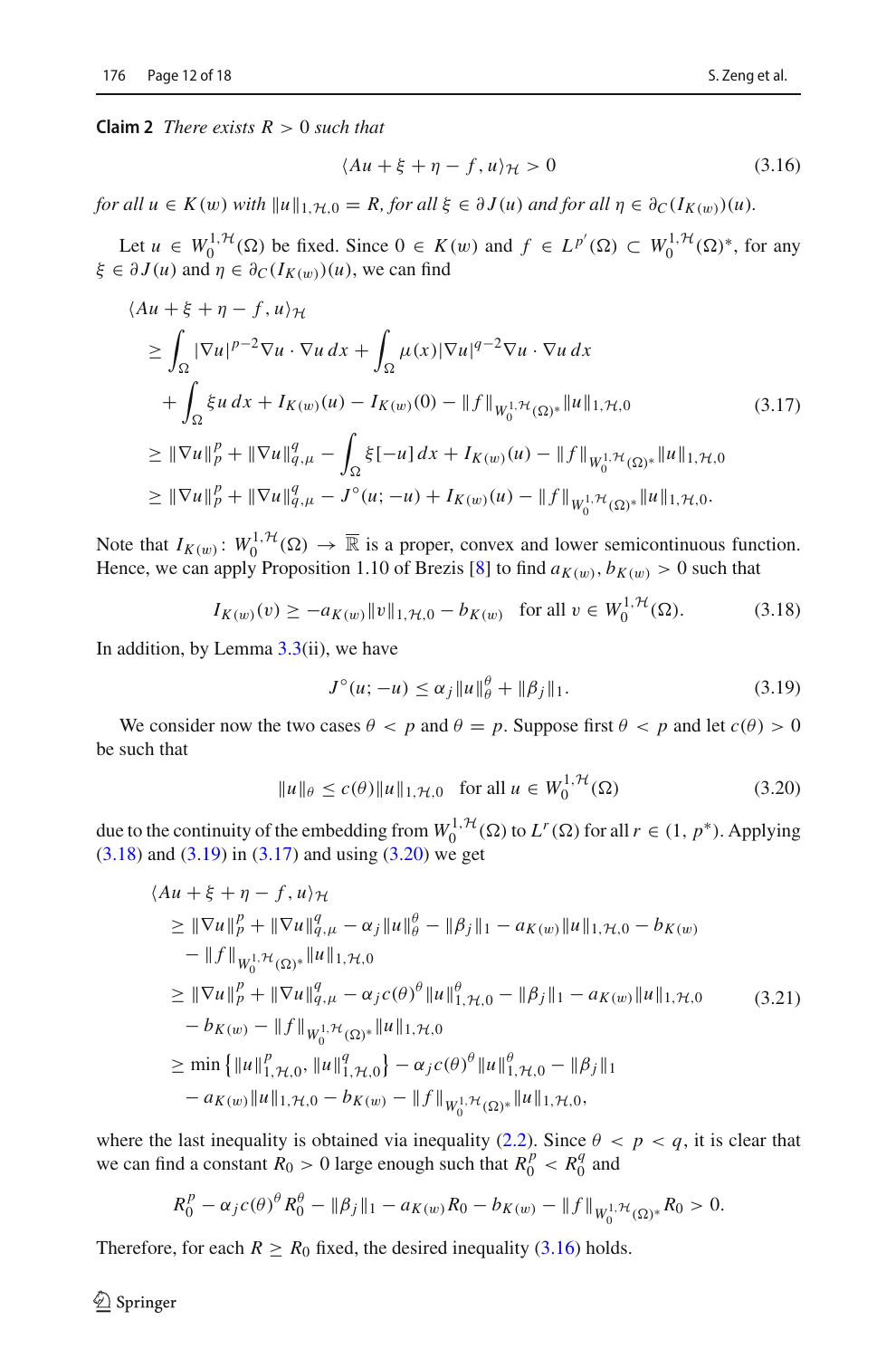Suppose now  $\theta = p$ . Then, taking  $W_0^{1, H}(\Omega) \subset W_0^{1, p}(\Omega)$  into account and the fact that

<span id="page-12-1"></span><span id="page-12-0"></span>
$$
||u||_p^p \le \lambda_{1,p}^{-1} ||\nabla u||_p^p \quad \text{for all } u \in W_0^{1,p}(\Omega),
$$
 (3.22)

we obtain

$$
\langle Au + \xi + \eta - f, u \rangle_{\mathcal{H}}
$$
  
\n
$$
\geq \|\nabla u\|_{p}^{p} + \|\nabla u\|_{q,\mu}^{q} - \alpha_{j} \|u\|_{p}^{p} - \|\beta_{j}\|_{1} - a_{K(w)} \|u\|_{1,\mathcal{H},0} - b_{K(w)}
$$
  
\n
$$
- \|f\|_{W_{0}^{1,\mathcal{H}}(\Omega)^{*}} \|u\|_{1,\mathcal{H},0}
$$
  
\n
$$
\geq \left(1 - \alpha_{j}\lambda_{1,p}^{-1}\right) \|\nabla u\|_{p}^{p} + \|\nabla u\|_{q,\mu}^{q} - \|\beta_{j}\|_{1} - a_{K(w)} \|u\|_{1,\mathcal{H},0} - b_{K(w)}
$$
  
\n
$$
- \|f\|_{W_{0}^{1,\mathcal{H}}(\Omega)^{*}} \|u\|_{1,\mathcal{H},0}
$$
  
\n
$$
\geq (1 - \alpha_{j}\lambda_{1,p}^{-1}) (\|\nabla u\|_{p}^{p} + \|\nabla u\|_{q,\mu}^{q}) - \|\beta_{j}\|_{1} - a_{K(w)} \|u\|_{1,\mathcal{H},0} - b_{K(w)}
$$
  
\n
$$
- \|f\|_{W_{0}^{1,\mathcal{H}}(\Omega)^{*}} \|u\|_{1,\mathcal{H},0}
$$
  
\n
$$
\geq (1 - \alpha_{j}\lambda_{1,p}^{-1}) \min \{ \|u\|_{1,\mathcal{H},0}^{p}, \|u\|_{1,\mathcal{H},0}^{q} \} - \|\beta_{j}\|_{1} - a_{K(w)} \|u\|_{1,\mathcal{H},0} - b_{K(w)}
$$
  
\n
$$
- \|f\|_{W_{0}^{1,\mathcal{H}}(\Omega)^{*}} \|u\|_{1,\mathcal{H},0}.
$$

Since  $1 < p < q$  and  $\alpha_j \lambda_{1,p}^{-1} < 1$ , we can take  $R_0 > 0$  large enough with  $R_0^p < R_0^q$  such that for all  $R \geq R_0$  it holds

$$
\left(1-\alpha_j\lambda_{1,p}^{-1}\right)R^p - \|\beta_j\|_1 - a_{K(w)}R - b_{K(w)} - \|f\|_{W_0^{1,\mathcal{H}}(\Omega)^*}R > 0.
$$

Therefore, inequality [\(3.16\)](#page-11-4) holds and Claim [2](#page-10-5) is proved.

Recall that  $I_{K(w)}: W_0^{1,\mathcal{H}}(\Omega) \to \overline{\mathbb{R}}$  is a proper, convex and lower semicontinuous function. Hence  $\partial_C I_{K(w)}$ :  $W_0^{1, \mathcal{H}}(\Omega) \to 2^{W_0^{1, \mathcal{H}}(\Omega)^*}$  is maximal monotone. This fact combined with Claims 1 and 2 allows us to apply Theorem [2.6](#page-5-2) which provides  $u_w \in W_0^{1, \mathcal{H}}(\Omega)$  satisfying inclusion [\(3.9\)](#page-9-1). Thus  $\Gamma(w) \neq \emptyset$  for each  $w \in W_0^{1, \mathcal{H}}(\Omega)$ .

Now we want to verify that  $\Gamma(w)$  is closed in  $W_0^{1, H}(\Omega)$ . Let  $\{u_n\} \subset \Gamma(w)$  be a sequence such that

$$
u_n \to u \quad \text{in } W_0^{1, \mathcal{H}}(\Omega)
$$

for some  $u \in W_0^{1, \mathcal{H}}(\Omega)$ . So, for each  $n \in \mathbb{N}$ , we have

$$
\langle Au_n, v - u_n \rangle_{\mathcal{H}} + J^{\circ}(u_n; v - u_n) + I_{K(w)}(v) - I_{K(w)}(u_n) \ge \langle f, v - u_n \rangle_{\mathcal{H}}
$$

for all  $v \in W_0^{1, \mathcal{H}}(\Omega)$ . Passing to the upper limit as  $n \to \infty$ , we get

$$
\langle Au, v - u \rangle_{\mathcal{H}} + J^{\circ}(u; v - u) + I_{K(w)}(v) - I_{K(w)}(u)
$$
  
\n
$$
\geq \limsup_{n \to \infty} \left[ \langle Au_n, v - u_n \rangle_{\mathcal{H}} + J^{\circ}(u_n; v - u_n) + I_{K(w)}(v) - I_{K(w)}(u_n) \right]
$$
  
\n
$$
\geq \limsup_{n \to \infty} \langle f, v - u_n \rangle_{\mathcal{H}}
$$
  
\n
$$
= \langle f, v - u \rangle_{\mathcal{H}}
$$

for all  $v \in W_0^{1, H}(\Omega)$ , where we have used the continuity of *A*, see Proposition [2.1,](#page-4-2) the upper semicontinuity of  $(u, v) \mapsto J^{\circ}(u; v)$ , see Proposition [2.4\(](#page-4-1)iv), and the lower semicontinuity of  $I_{K(w)}$ . This shows that  $u \in \Gamma(w)$ . Hence,  $\Gamma(w)$  is closed.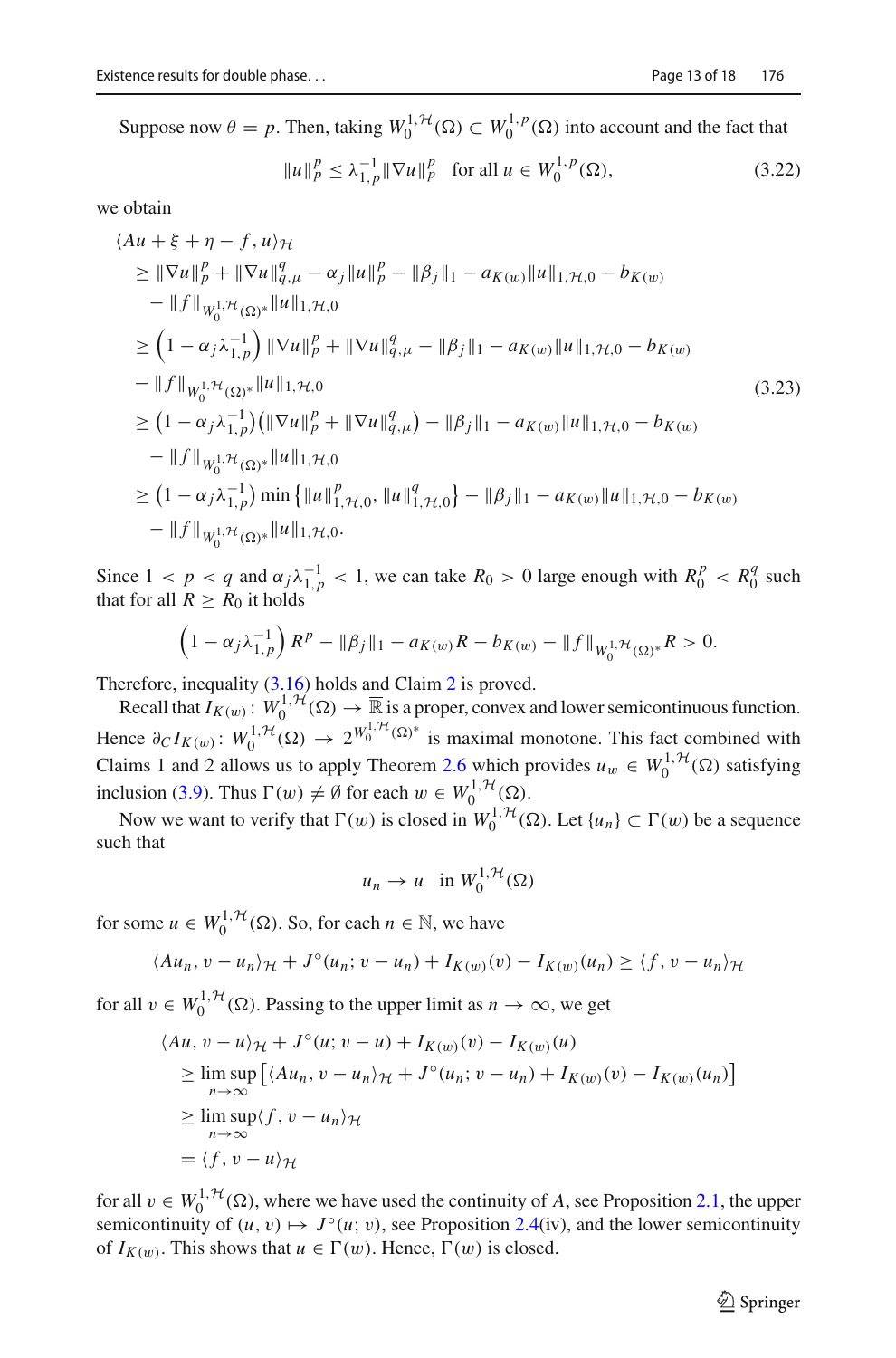<span id="page-13-0"></span>
$$
||u_n||_{1,\mathcal{H},0} \to +\infty. \tag{3.24}
$$

By a simple computing, see [\(3.21\)](#page-11-5) and [\(3.23\)](#page-12-0) for example, we are able to find  $N_0 \in \mathbb{N}$  such the for all  $n \geq N_0$ , one has

$$
0 \ge \langle Au_n, u_n \rangle_{\mathcal{H}} - J^{\circ}(u_n; -u_n) + I_{K(w)}(u_n) > 0,
$$

where we have used the fact that  $0 \in K$  and [\(3.24\)](#page-13-0) which leads to a contradiction. Therefore,  $\Gamma(w)$  is bounded.

(ii) Now assume that H( $f$ )(v) holds. Let  $u_1, u_2 \in W_0^{1, H}(\Omega)$  be two solutions of problem [\(3.7\)](#page-8-0), that is,

$$
\langle Au_i, v - u_i \rangle_{\mathcal{H}} + J^{\circ}(u_i; v - u_i) + I_{K(w)}(v) - I_{K(w)}(u_i) \ge \langle f, v - u_i \rangle_{\mathcal{H}}
$$

for all  $v \in W_0^{1,1}(\Omega)$  and for  $i = 1, 2$ . Taking  $v = u_2$  and  $v = u_1$  into the inequalities above for  $i = 1$  and  $i = 2$ , respectively, and applying  $(3.4)$  we obtain

$$
0 \ge \langle Au_1 - Au_2, u_1 - u_2 \rangle_{\mathcal{H}} - \left( J^{\circ}(u_1; u_2 - u_1) + J^{\circ}(u_2; u_1 - u_2) \right)
$$
  
= 
$$
\int_{\Omega} \left( |\nabla u_1|^{p-2} \nabla u_1 - |\nabla u_2|^{p-2} \nabla u_2 \right) \cdot \nabla (u_1 - u_2) dx
$$
  
+ 
$$
\int_{\Omega} \mu(x) \left( |\nabla u_1|^{q-2} \nabla u_1 - |\nabla u_2|^{q-2} \nabla u_2 \right) \cdot \nabla (u_1 - u_2) dx
$$
  
- 
$$
m_j \|u_1 - u_2\|_p^p
$$
  

$$
\ge \int_{\Omega} \left( |\nabla u_1|^{p-2} \nabla u_1 - |\nabla u_2|^{p-2} \nabla u_2 \right) \cdot \nabla (u_1 - u_2) dx - m_j \|u_1 - u_2\|_p^p,
$$

where we have used the fact  $\mu(x) \ge 0$  for a. a.  $x \in \Omega$ . Taking

$$
\int_{\Omega} \left( |\nabla u_1|^{p-2} \nabla u_1 - |\nabla u_2|^{p-2} \nabla u_2 \right) \cdot \nabla (u_1 - u_2) \, dx \ge c(p) \|\nabla (u_1 - u_2)\|_p^p,
$$

into account gives

$$
0 \ge \langle Au_1 - Au_2, u_1 - u_2 \rangle_{\mathcal{H}} - \left( J^{\circ}(u_1; u_2 - u_1) + J^{\circ}(u_2; u_1 - u_2) \right) \n\ge c(p) \|\nabla(u_1 - u_2)\|_p^p - m_j \|u_1 - u_2\|_p^p \n\ge (c(p) - m_j \lambda_{1,p}^{-1}) \|\nabla(u_1 - u_2)\|_p^p,
$$

where the last inequality is obtained by using inequality [\(3.22\)](#page-12-1). Since  $W_0^{1, \mathcal{H}}(\Omega) \subset W_0^{1, p}(\Omega)$ we deduce that  $u_1 = u_2$ . Consequently, problem [\(3.7\)](#page-8-0) has a unique solution in  $W_0^{1, H}(\Omega)$ .  $\Box$ 

Now we are in the position to prove Theorem [3.5](#page-7-1) by applying Theorem [3.6](#page-8-1) and Kluge's fixed point theorem.

*Proof of Theorem [3.5](#page-7-1)* We have already mentioned that the fixed point set of  $\Gamma$  is the corresponding set of solutions to problem [\(3.6\)](#page-8-2). Besides, Lemma [3.2](#page-6-3) points out that the set of solutions for problem  $(3.6)$  is a subset of the set of solutions for problem  $(1.1)$ . Consequently, it suffices to show that the set of fixed points of  $\Gamma$  is nonempty.  $\Box$ 

<span id="page-13-1"></span>**Claim 3** *The graph of*  $\Gamma$  *is sequentially weakly closed.* 

 $\mathcal{L}$  Springer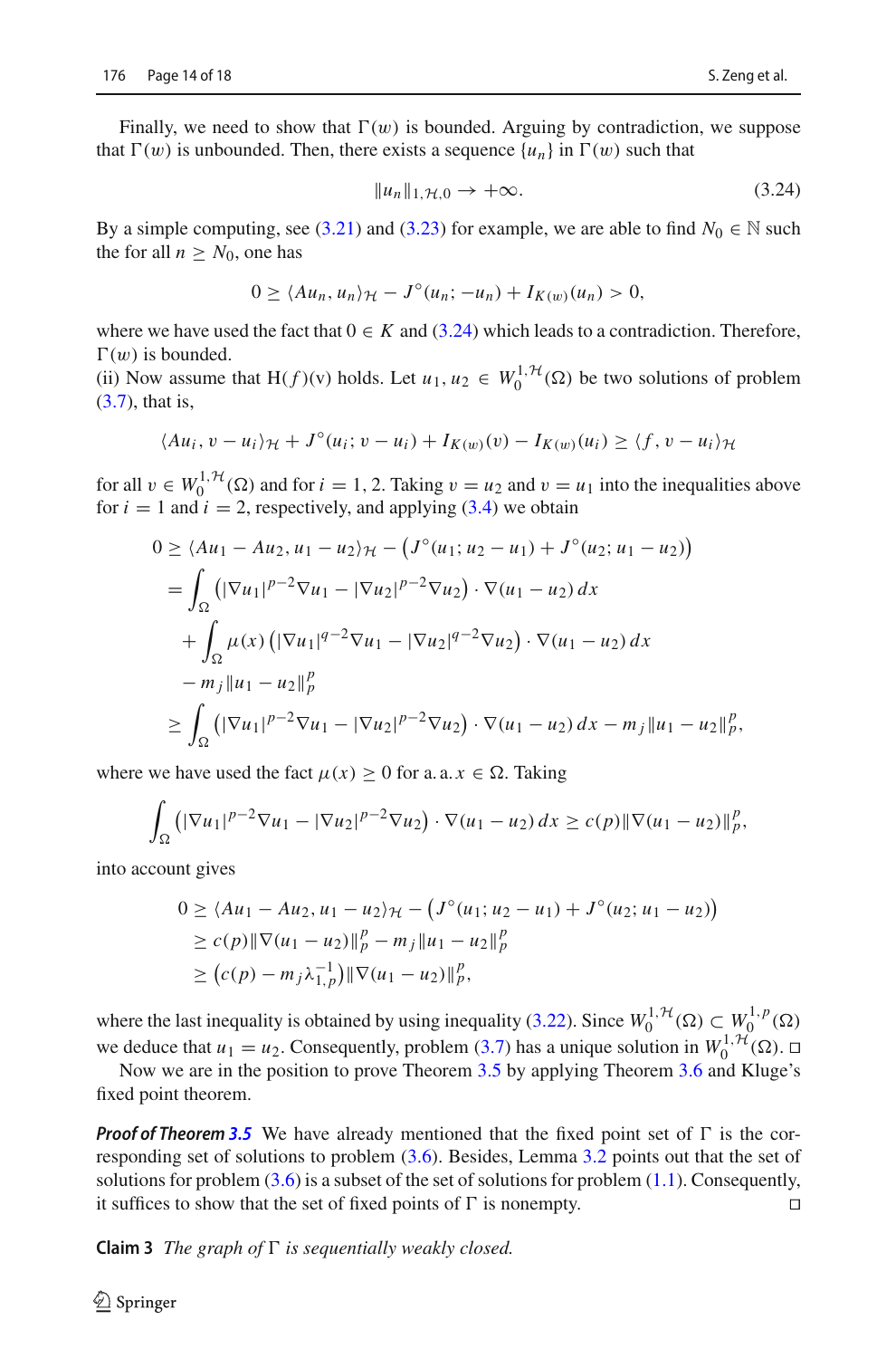Let  $\{w_n\} \subset W_0^{1,1}(\Omega)$  be a sequence such that  $w_n \to w$  and  $u_n := \Gamma(w_n) \to u$  in  $W_0^{1,1}(\Omega)$ for some  $w, u \in W_0^{1, \mathcal{H}}(\Omega)$ . Then, for each  $n \in \mathbb{N}$  we have  $u_n \in K(w_n)$ , namely  $T(u_n) \le$  $U(w_n)$ , and

<span id="page-14-2"></span>
$$
\langle Au_n, v - u_n \rangle_{\mathcal{H}} + J^{\circ}(u_n; v - u_n) \ge \langle f, v - u_n \rangle_{\mathcal{H}}
$$
 (3.25)

for all  $v \in K(w_n)$ . The inequality

$$
\langle Au_1 - Au_2, u_1 - u_2 \rangle_{\mathcal{H}} - \left( J^{\circ}(u_1; u_2 - u_1) + J^{\circ}(u_2; u_1 - u_2) \right) \\
\geq \left( c(p) - m_j \lambda_{1, p}^{-1} \right) \| \nabla (u_1 - u_2) \|_p^p \geq 0
$$

for all  $u_1, u_2 \in W_0^{1,1}(\Omega)$  and smallness condition [\(3.5\)](#page-8-3) indicate that  $u_n$  solves the following problem

$$
\langle Av, v - u_n \rangle_{\mathcal{H}} + J^{\circ}(v; v - u_n) \ge \langle f, v - u_n \rangle_{\mathcal{H}}
$$
 (3.26)

for all  $v \in K(w_n)$ .

From hypotheses H(*T* ) and H(*U*) we know that

$$
T(u) \leq \limsup_{n \to \infty} T(u_n) \leq \limsup_{n \to \infty} U(w_n) \leq U(w).
$$

This means that  $u \in K(w)$ .

For any fixed  $v \in K(w)$ , since  $U(w) > 0$ , we can consider the sequence  $\{v_n\}$  defined by

<span id="page-14-0"></span>
$$
v_n := \frac{U(w_n)}{U(w)} v \quad \text{for all } n \in \mathbb{N}.
$$

The nonnegativity of *U*, the positive homogeneity of *T* and  $v \in K(w)$ , that is,  $T(v) \le U(w)$ , imply

$$
T(v_n) = T\left(\frac{U(w_n)}{U(w)}v\right) = \frac{U(w_n)}{U(w)}T(v) \le \frac{U(w_n)U(w)}{U(w)} = U(w_n).
$$

Hence  $v_n \in K(w_n)$ . A simple calculating gives

$$
\lim_{n \to \infty} ||v_n - v||_{1, \mathcal{H}, 0} = \lim_{n \to \infty} |U(w_n) - U(w)| \frac{||v||_{1, \mathcal{H}, 0}}{U(w)} = 0.
$$

This shows that  $v_n \to v$ . Taking  $v = v_n$  in [\(3.26\)](#page-14-0) and passing to the upper limit as  $n \to \infty$ one has

$$
\langle Av, v - u \rangle_{\mathcal{H}} + J^{\circ}(v; v - u)
$$
  
\n
$$
\geq \limsup_{n \to \infty} \langle Av_n, v_n - u_n \rangle_{\mathcal{H}} + \limsup_{n \to \infty} J^{\circ}(v_n; v_n - u_n)
$$
  
\n
$$
\geq \limsup_{n \to \infty} \left[ \langle Av_n, v_n - u_n \rangle_{\mathcal{H}} + J^{\circ}(v_n; v_n - u_n) \right]
$$
  
\n
$$
\geq \limsup_{n \to \infty} \langle f, v_n - u_n \rangle_{\mathcal{H}} = \langle f, v - u \rangle_{\mathcal{H}},
$$

where we have used the compact embedding of  $W_0^{1, H}(\Omega)$  in  $L^{q_1}(\Omega)$  and the fact that  $L^{q_1}(\Omega) \times$  $L^{q_1}(\Omega) \ni (v, u) \to J^{\circ}(u; v) \in \mathbb{R}$  is upper semicontinuous, see [\(2.3\)](#page-3-2) and Proposition [2.4.](#page-4-1) Hence,

$$
\langle Av, v - u \rangle_{\mathcal{H}} + J^{\circ}(v; v - u) \ge \langle f, v - u \rangle_{\mathcal{H}}
$$
\n(3.27)

ve na

<span id="page-14-1"></span> $\hat{\mathfrak{D}}$  Springer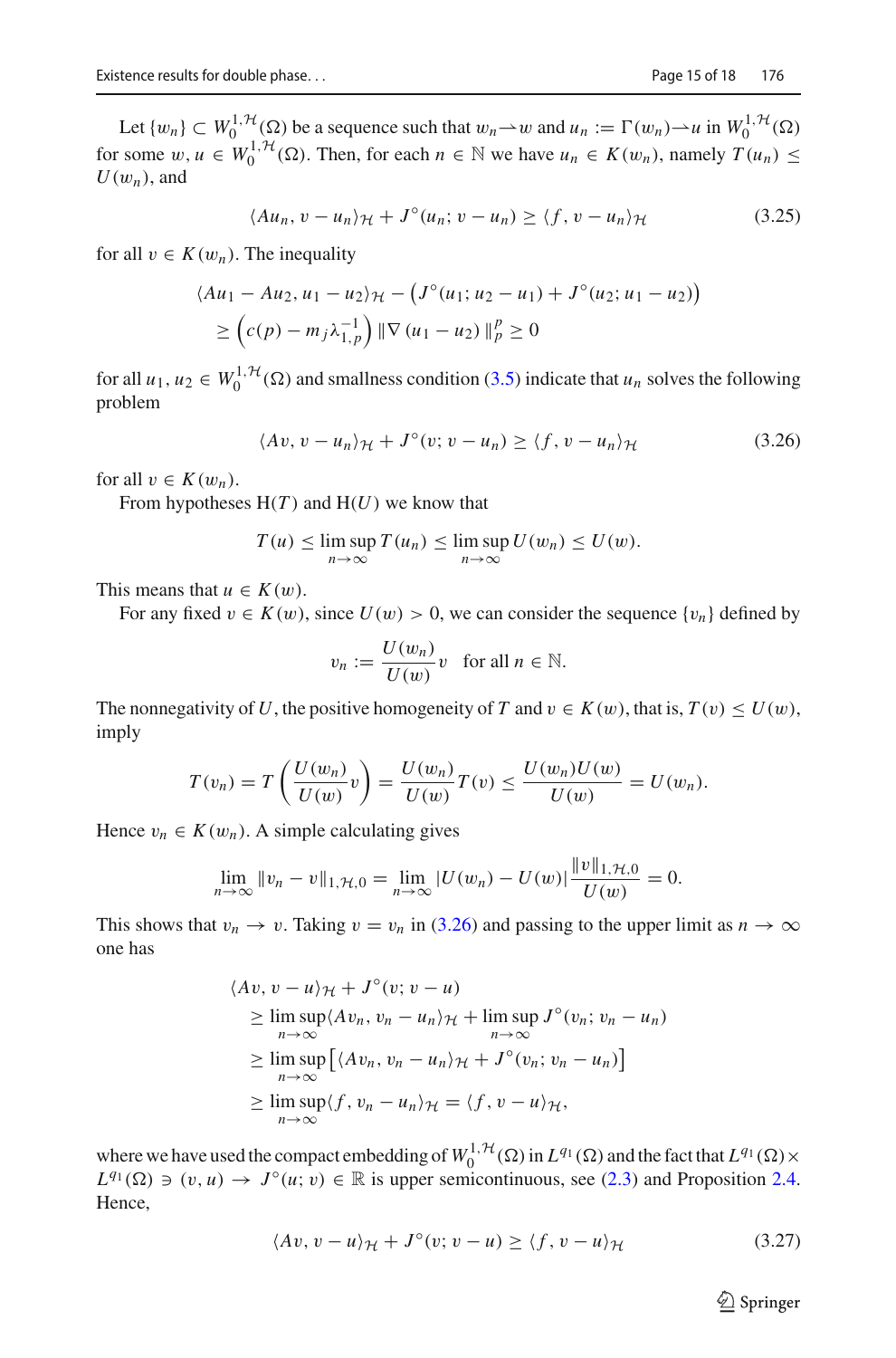for all  $v \in K(w)$ . Note that  $u \in K(w)$  and  $K(w)$  is closed and convex. Let  $t \in (0, 1)$  be arbitrary and set  $v_t := tv + (1-t)u$ . Taking  $v = v_t$  in [\(3.27\)](#page-14-1) and applying Proposition [2.4\(](#page-4-1)i), we get that

$$
\langle Av_t, v-u \rangle_{\mathcal{H}} + J^{\circ}(v_t; v-u) \ge \langle f, v-u \rangle_{\mathcal{H}}.
$$

Passing to the upper limit in the inequality above as  $t \to 0^+$  yields

$$
\langle Au, v - u \rangle_{\mathcal{H}} + J^{\circ}(u; v - u) \ge \langle f, v - u \rangle_{\mathcal{H}}
$$

for all  $v \in K(w)$  which means  $u = \Gamma(w)$ . Therefore, we conclude that the graph of  $\Gamma$  is sequentially weakly closed and so Claim [3](#page-13-1) is proved.

**Claim 4** *The set*  $\Gamma(W_0^{1,\mathcal{H}}(\Omega))$  *is bounded in*  $W_0^{1,\mathcal{H}}(\Omega)$ *.* 

Arguing by contradiction and suppose the claim is not true. Then there exists a sequence  ${w_n}$  such that

<span id="page-15-0"></span>
$$
||u_n||_{1,\mathcal{H},0}\to\infty,
$$

where  $u_n = \Gamma(w_n)$ . For every  $n \in \mathbb{N}$ , one has [\(3.25\)](#page-14-2) for all  $v \in K(w_n)$ . Having in mind that 0 ∈  $K(w)$  for each  $w \in W_0^{1, H}$  ( $\Omega$ ), we take  $v = 0$  as test function in [\(3.25\)](#page-14-2) to obtain

$$
\langle Au_n, u_n \rangle_{\mathcal{H}} - J^{\circ}(u_n; -u_n) \leq \|f\|_{W_0^{1, \mathcal{H}}(\Omega)^*} \|u_n\|_{1, \mathcal{H}, 0}.
$$

By using the same arguments as in the proof of Theorem  $3.6$ , see  $(3.21)$  and  $(3.23)$ , we can find  $N_0 \in \mathbb{N}$  large enough with  $||u_n||_{1, \mathcal{H},0}^p < ||u_n||_{1, \mathcal{H},0}^q$  for all  $n \geq N_0$  such that

$$
0 < \langle Au_n, u_n \rangle_{\mathcal{H}} - J^{\circ}(u_n; -u_n) - ||f||_{W_0^{1, \mathcal{H}}(\Omega)^*} ||u_n||_{1, \mathcal{H}, 0} \leq 0
$$

for all  $n \geq N_0$ . This is a contradiction. Therefore, we conclude that the set  $\Gamma(W_0^{1,1}(\Omega))$  is bounded in  $W_0^{1, H}(\Omega)$ , which proves Claim [4.](#page-15-0)

Now we can apply Theorem [2.5](#page-5-1) for the mapping  $\Psi = \Gamma$ . This shows that  $\Gamma$  admits a fixed point in  $W_0^{1, H}(\Omega)$  which implies that problem [\(1.1\)](#page-1-0) has at least one weak solution in  $W_0^{1, \mathcal{H}}(\Omega)$ . We still need to show that the set *S* is bounded and weakly closed.

The boundedness of *S* can be obtained directly via using analogous arguments as in the proof of Claim [4.](#page-15-0)

It remains to show the weak closedness of *S*. Let  $\{u_n\} \subset S$  be a sequence such that  $u_n \to u$ in  $W_0^{1, \mathcal{H}}(\Omega)$  for some  $u \in W_0^{1, \mathcal{H}}(\Omega)$ . Hence, for each  $n \in \mathbb{N}$ , we see that  $u_n \in K(u_n)$  and

<span id="page-15-1"></span>
$$
\langle Av, v - u_n \rangle_{\mathcal{H}} + \int_{\Omega} j^{\circ}(v(x); v(x) - u_n(x)) dx \ge \langle f, v - u_n \rangle_{\mathcal{H}}
$$
 (3.28)

for all  $v \in K(u_n)$ . Because the graph of K is sequentially weakly closed, see Claim [3,](#page-13-1) this implies *u* ∈ *K*(*u*). For any  $v \in K(u)$ , we set  $v_n := \frac{U(u_n)}{U(u)} v$ . We have  $v_n \in K(u_n)$  and  $v_n \to v$  in  $W_0^{1,1}(\Omega)$ . Taking  $v = v_n$  in [\(3.28\)](#page-15-1) and passing to the upper limit as  $n \to \infty$  we obtain

$$
\langle Av, v - u \rangle_{\mathcal{H}} + \int_{\Omega} j^{\circ}(v(x); v(x) - u(x)) dx \ge \langle f, v - u \rangle_{\mathcal{H}}
$$

for all  $v \in K(u)$ , where we have applied Fatou's Lemma. Invoking the Minty approach gives  $u \in S$ . Therefore, *S* is weakly closed in  $W_0^{1, \mathcal{H}}(\Omega)$  $\Box$ ).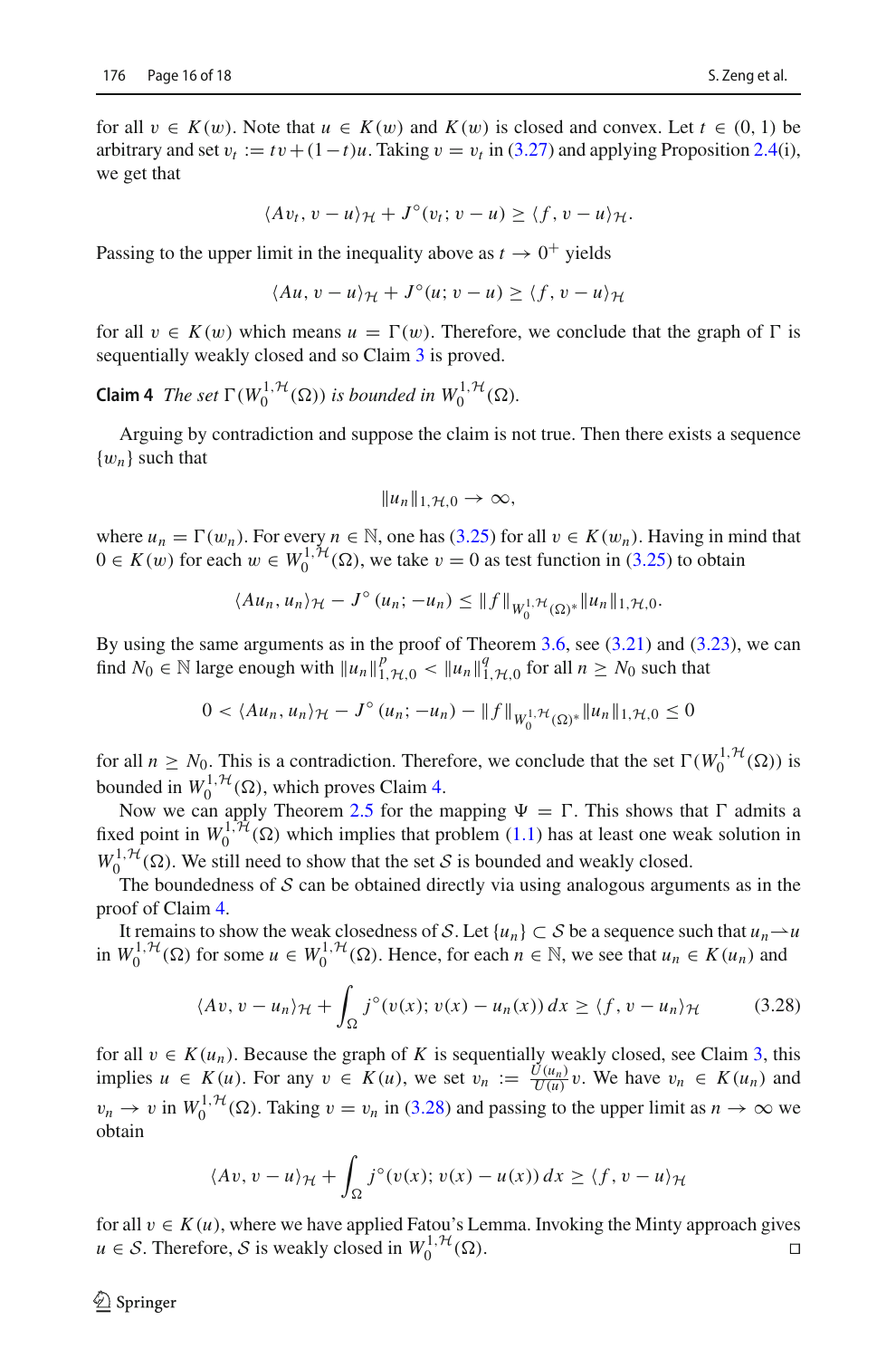**Acknowledgements** Project supported by the H2020-MSCA-RISE-2018 Research and Innovation Staff Exchange Scheme Fellowship within the Project No. 823731 CONMECH, the Startup Project of Doctor Scientific Research of Yulin Normal University No. G2020ZK07, and National Science Center of Poland under Preludium Project No. 2017/25/N/ST1 /00611. It is also supported by the International Project co-financed by the Ministry of Science and Higher Education of Republic of Poland under Grant No. 3792/GGPJ/H2020/2017/0.

**Open Access** This article is licensed under a Creative Commons Attribution 4.0 International License, which permits use, sharing, adaptation, distribution and reproduction in any medium or format, as long as you give appropriate credit to the original author(s) and the source, provide a link to the Creative Commons licence, and indicate if changes were made. The images or other third party material in this article are included in the article's Creative Commons licence, unless indicated otherwise in a credit line to the material. If material is not included in the article's Creative Commons licence and your intended use is not permitted by statutory regulation or exceeds the permitted use, you will need to obtain permission directly from the copyright holder. To view a copy of this licence, visit [http://creativecommons.org/licenses/by/4.0/.](http://creativecommons.org/licenses/by/4.0/)

### **References**

- <span id="page-16-10"></span>1. Bahrouni, A., R˘adulescu, V.D., Repovš, D.D.: Double phase transonic flow problems with variable growth: nonlinear patterns and stationary waves. Nonlinearity **32**(7), 2481–2495 (2019)
- <span id="page-16-11"></span>2. Bahrouni, A., Rădulescu, V.D., Winkert, P.: A critical point theorem for perturbed functionals and low perturbations of differential and nonlocal systems. Adv. Nonlinear Stud. **20**(3), 663–674 (2020)
- <span id="page-16-12"></span>3. Bahrouni, A., R˘adulescu, V.D., Winkert, P.: Double phase problems with variable growth and convection for the Baouendi–Grushin operator (2019)
- <span id="page-16-0"></span>4. Baroni, P., Colombo, M., Mingione, G.: Harnack inequalities for double phase functionals. Nonlinear Anal. **121**, 206–222 (2015)
- <span id="page-16-1"></span>5. Baroni, P., Colombo, M., Mingione, G.: Non-autonomous functionals, borderline cases and related function classes. St. Petersb. Math. J. **27**, 347–379 (2016)
- <span id="page-16-3"></span>6. Baroni, P., Kuusi, T., Mingione, G.: Borderline gradient continuity of minima. J. Fixed Point Theory Appl. **15**(2), 537–575 (2014)
- <span id="page-16-2"></span>7. Baroni, P., Colombo, M., Mingione, G.: Regularity for general functionals with double phase. Calc. Var. Partial Differ. Equ. **57**, no. 2, Art. 62 (2018)
- <span id="page-16-19"></span>8. Brezis, H.: Functional Analysis, Sobolev Spaces and Partial Differential Equations. Springer, New York (2011)
- <span id="page-16-13"></span>9. Carl, S., Le, V.K., Motreanu, D.: Nonsmooth Variational Problems and Their Inequalities. Springer, New York (2007)
- <span id="page-16-14"></span>10. Cencelj, M., Rădulescu, V.D., Repovš, D.D.: Double phase problems with variable growth. Nonlinear Anal. **177**, 270–287 (2018)
- <span id="page-16-18"></span>11. Chang, K.C.: Variational methods for nondifferentiable functionals and their applications to partial differential equations. J. Math. Anal. Appl. **80**(1), 102–129 (1981)
- <span id="page-16-15"></span>12. Clarke, F.H.: Optimization and Nonsmooth Analysis. Society for Industrial and Applied Mathematics (SIAM), Philadelphia (1990)
- <span id="page-16-7"></span>13. Colasuonno, F., Squassina, M.: Eigenvalues for double phase variational integrals. Ann. Mat. Pura Appl. (4) **195**(6), 1917–1959 (2016)
- <span id="page-16-5"></span>14. Colombo, M., Mingione, G.: Bounded minimisers of double phase variational integrals. Arch. Ration. Mech. Anal. **218**(1), 219–273 (2015)
- <span id="page-16-6"></span>15. Colombo, M., Mingione, G.: Regularity for double phase variational problems. Arch. Ration. Mech. Anal. **215**(2), 443–496 (2015)
- <span id="page-16-4"></span>16. Cupini, G., Marcellini, P., Mascolo, E.: Local boundedness of minimizers with limit growth conditions. J. Optim. Theory Appl. **166**(1), 1–22 (2015)
- <span id="page-16-8"></span>17. Gasiński, L., Papageorgiou, N.S.: Constant sign and nodal solutions for superlinear double phase problems. Adv. Calc. Var. <https://doi.org/10.1515/acv-2019-0040>
- <span id="page-16-16"></span>18. Gasiński, L., Papageorgiou, N.S.: Nonsmooth Critical Point Theory and Nonlinear Boundary Value Problems. Chapman and Hall/CRC, Boca Raton, FL (2005)
- <span id="page-16-17"></span>19. Gasiński, L., Papageorgiou, N.S.: Positive solutions for nonlinear elliptic problems with dependence on the gradient. J. Differ. Equ. **263**, 1451–1476 (2017)
- <span id="page-16-9"></span>20. Gasiński, L., Winkert, P.: Constant sign solutions for double phase problems with superlinear nonlinearity. Nonlinear Anal. **195**, 111739 (2020)